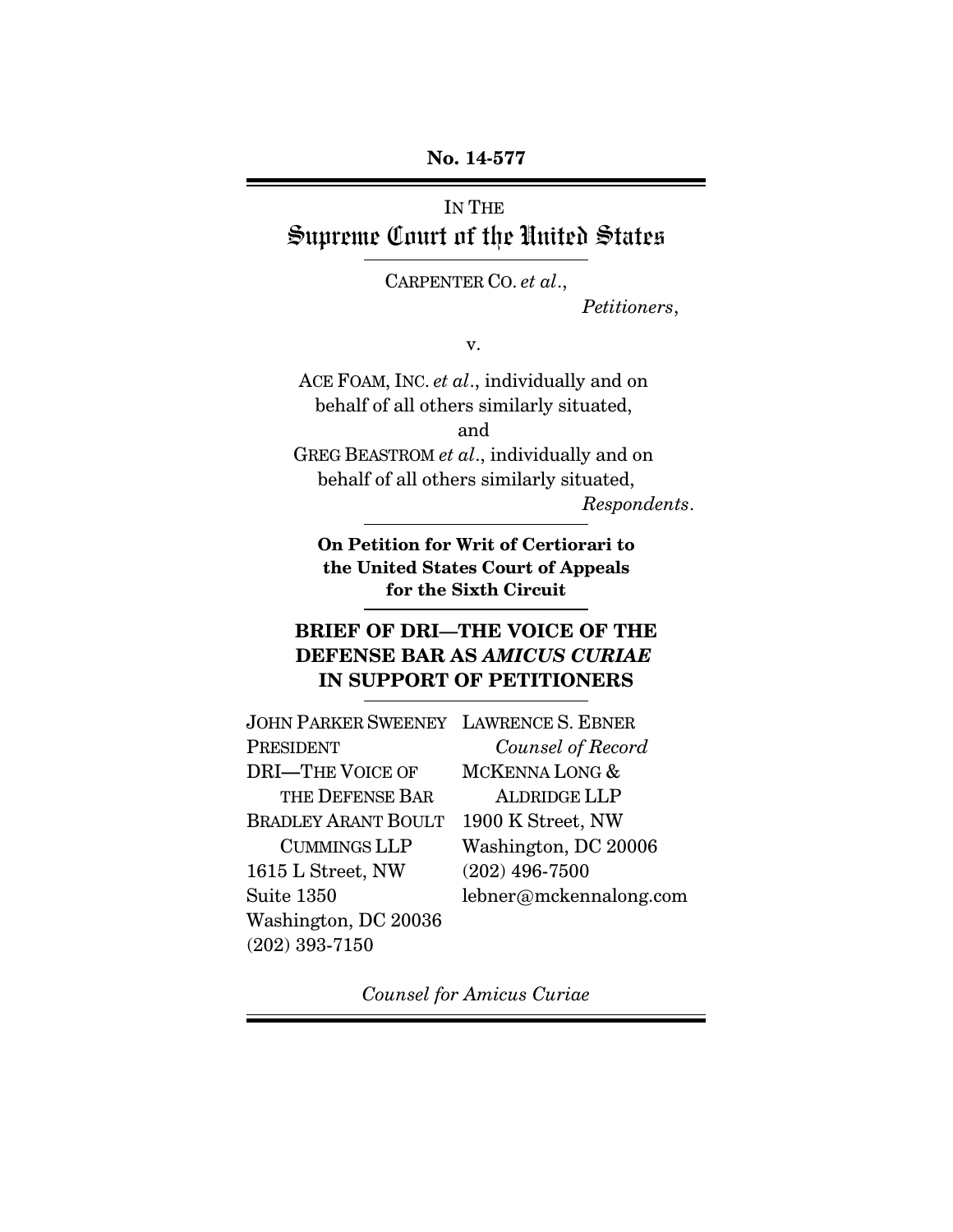# **TABLE OF CONTENTS**

# **Page**

|     | INTEREST OF THE AMICUS CURIAE 1                                                                                                                                                                  |
|-----|--------------------------------------------------------------------------------------------------------------------------------------------------------------------------------------------------|
|     |                                                                                                                                                                                                  |
|     |                                                                                                                                                                                                  |
| L   | This Court Can and Should Grant<br>Certiorari To Review Class-Certification<br>Decisions That Present Important,<br>Unsettled Questions of Law, Including<br>Where a Court of Appeals Has Denied |
|     | Rule 23(f) Is Intended To Foster<br>$\mathbf{A}$<br>Pretrial Review of Class-<br>Certification Decisions That Turn                                                                               |
|     | This Court's Certiorari Jurisdiction<br><b>B.</b><br>Encompasses Denials of Rule 23(f)                                                                                                           |
|     | $\mathcal{C}$ .<br>The Sixth Circuit's Decision<br>Provides Ample Basis For Supreme                                                                                                              |
| II. | This Court Should Provide Guidance To<br>the Courts of Appeals Regarding Review<br>and Disposition of Rule 23(f) Petitions 15                                                                    |
|     |                                                                                                                                                                                                  |

i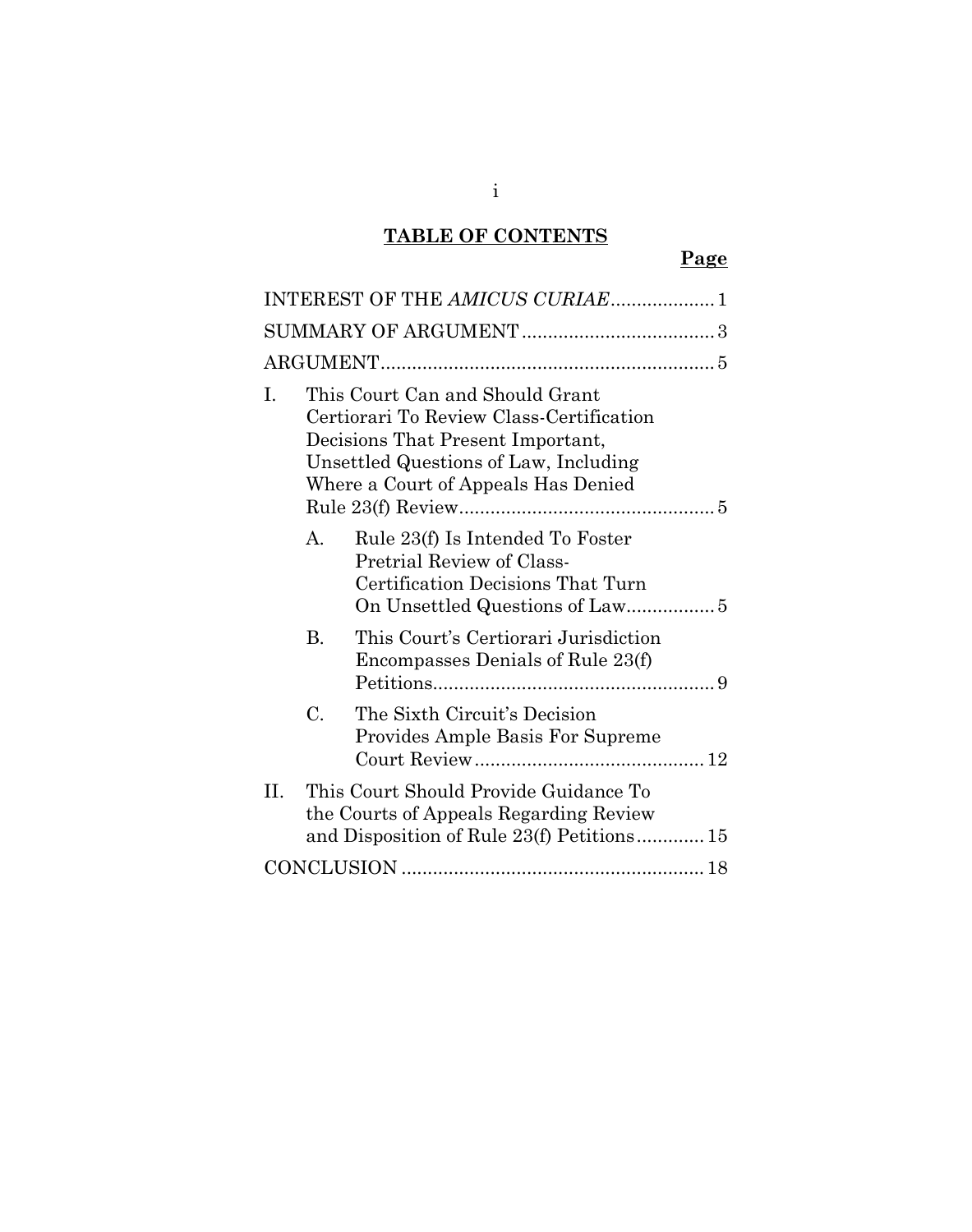# **TABLE OF AUTHORITIES**

**CASES**

# **Page(s)**

| Amgen Inc. v. Conn. Ret. Plans & Trust Funds,                                                    |  |
|--------------------------------------------------------------------------------------------------|--|
| Blair v. Equifax Check Servs., Inc.,                                                             |  |
| Chapman v. Wagener Equities, Inc.,                                                               |  |
| Comcast Corp. v. Behrend,                                                                        |  |
| Coopers & Lybrand v. Livesay,                                                                    |  |
| Dart Cherokee Basin Operating Co. v. Owens,<br>No. 13-719, slip op. (U.S. Dec. 15, 2014)  10, 13 |  |
| Eubank v. Pella Corp.,                                                                           |  |
| Forsyth v. Hammond,                                                                              |  |
| Hohn v. United States,                                                                           |  |
| In re Delta Air Lines,<br>310 F.3d 953 (6th Cir. 2002)  15                                       |  |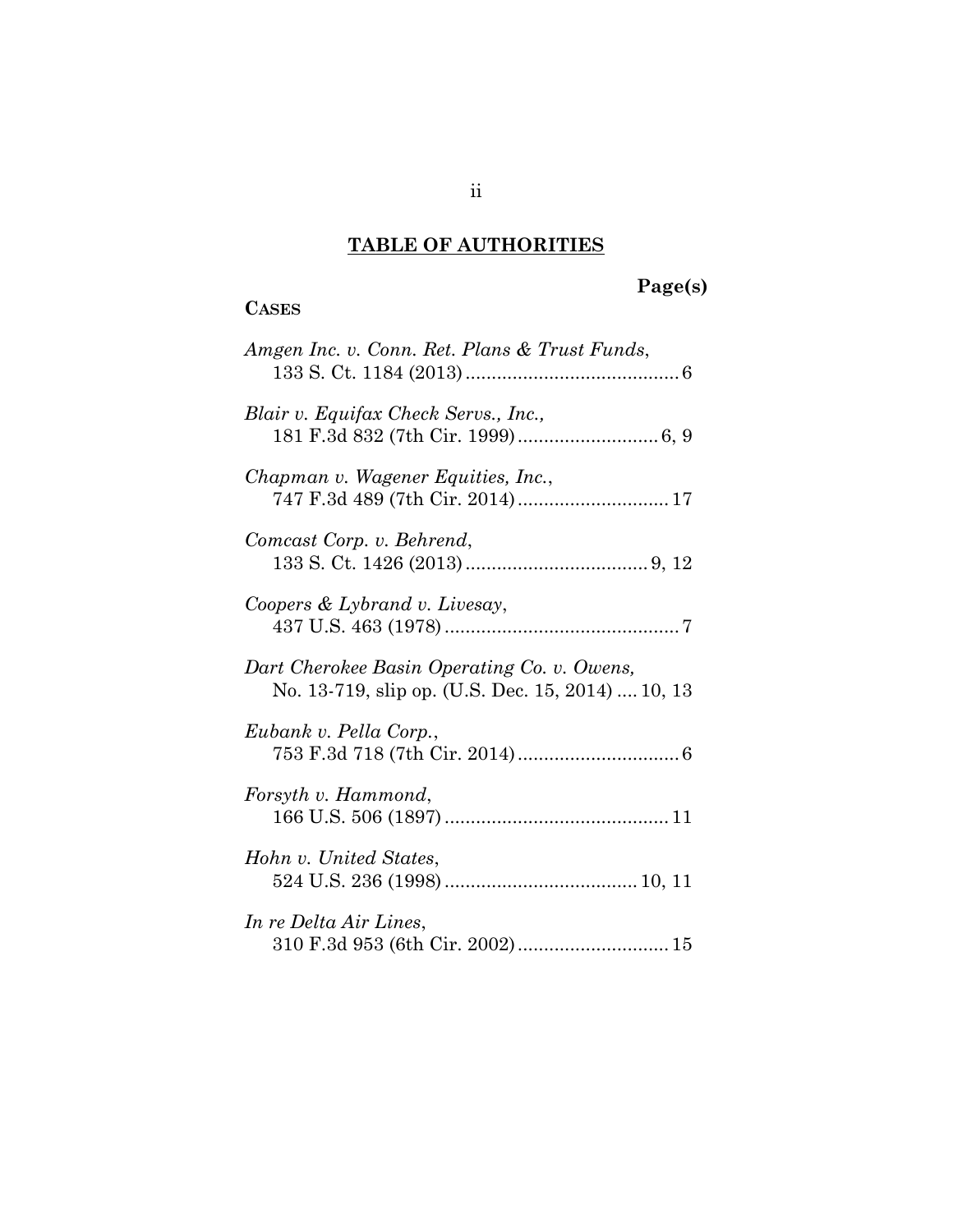| In re Lorazepam & Clorazepate Antitrust                     |
|-------------------------------------------------------------|
| Litig.,<br>289 F.3d 98 (D.C. Cir. 2002)  15                 |
| Parko v. Shell Oil Co.,                                     |
| Pella Corp. v. Saltzman,<br>606 F.3d 391 (7th Cir. 2010) 17 |
| Standard Fire Ins. Co. v. Knowles,                          |
| United States v. Nixon,                                     |
| Wal-Mart Stores, Inc. v. Dukes,                             |
| Waste Mgmt. Holdings, Inc. v. Mowbray,                      |
| <b>STATUTES</b>                                             |
|                                                             |
|                                                             |
|                                                             |
|                                                             |
|                                                             |
|                                                             |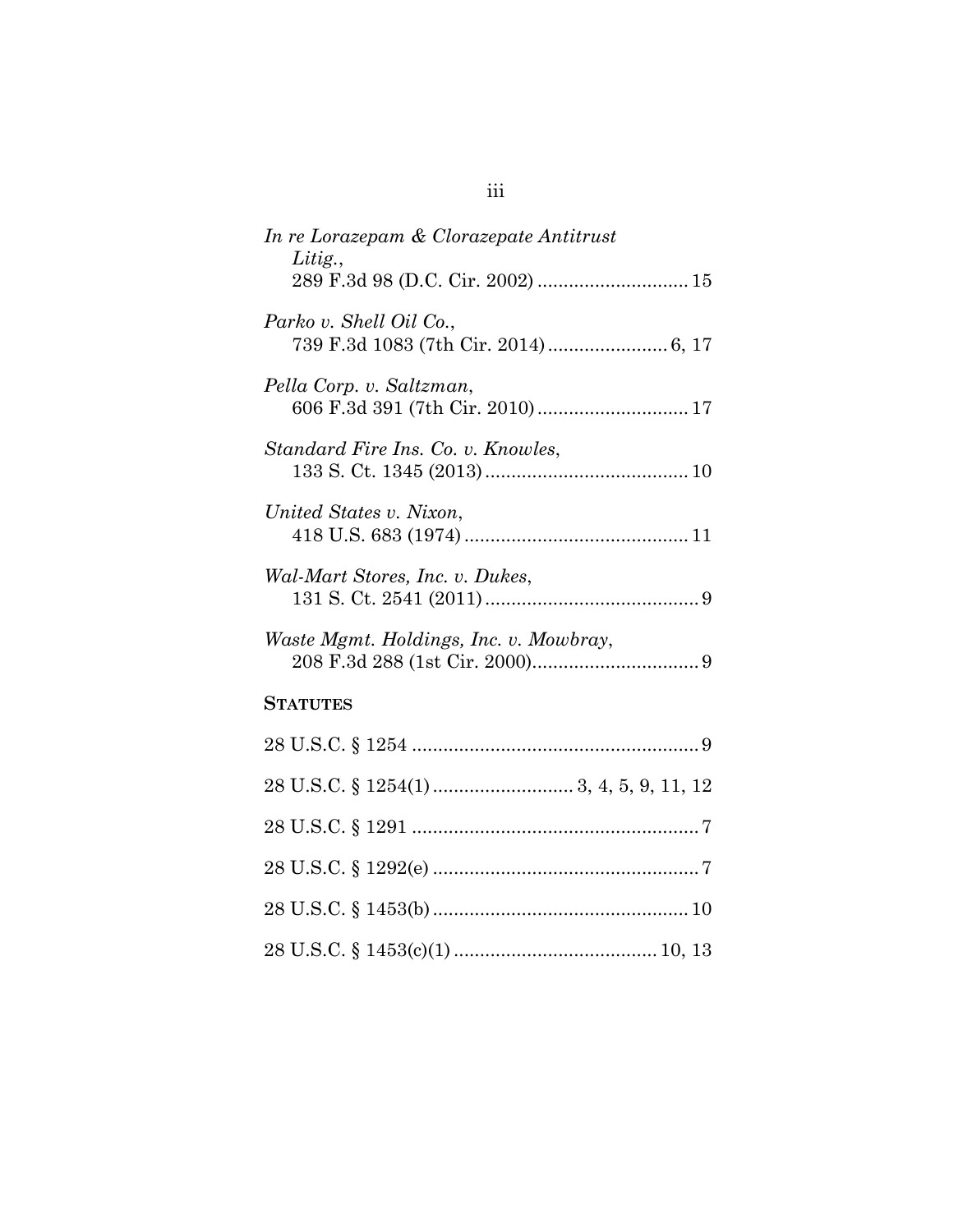| <b>OTHER AUTHORITIES</b>                                                                                                                                                                         |
|--------------------------------------------------------------------------------------------------------------------------------------------------------------------------------------------------|
| 5 James Wm. Moore et al., <i>Moore's Federal</i>                                                                                                                                                 |
| 7B Charles Alan Wright, Arthur R. Miller et<br>al., Federal Practice & Procedure § 1802.2                                                                                                        |
| Aimee G. Mackay, <i>Appealability of Class</i><br>Certification Orders Under Federal Rule of<br>Civil Procedure 23(f): Toward a Principled<br><i>Approach</i> , 96 Nw. U. L. Rev. 755 (2002)  15 |
| Barry Sullivan & Amy Kobeleski Trueblood,<br><i>Rule 23(f): A Note on Law and Discretion in</i><br>the Courts of Appeals, 246 F.R.D. 277                                                         |
| Charles R. Flores, Appealing Class Action<br>Certification Decisions Under Federal Rule<br>of Civil Procedure 23(f), 4 Seton Hall Cir.                                                           |
| Christopher A. Kitchen, <i>Interlocutory Appeal</i><br>of Class Action Certification Decisions<br>Under Federal Rule of Civil Procedure 23(f):<br>A Proposal For a New Guideline, Colum.         |
| Kenneth S. Gould, 1 J. App. Prac. & Process                                                                                                                                                      |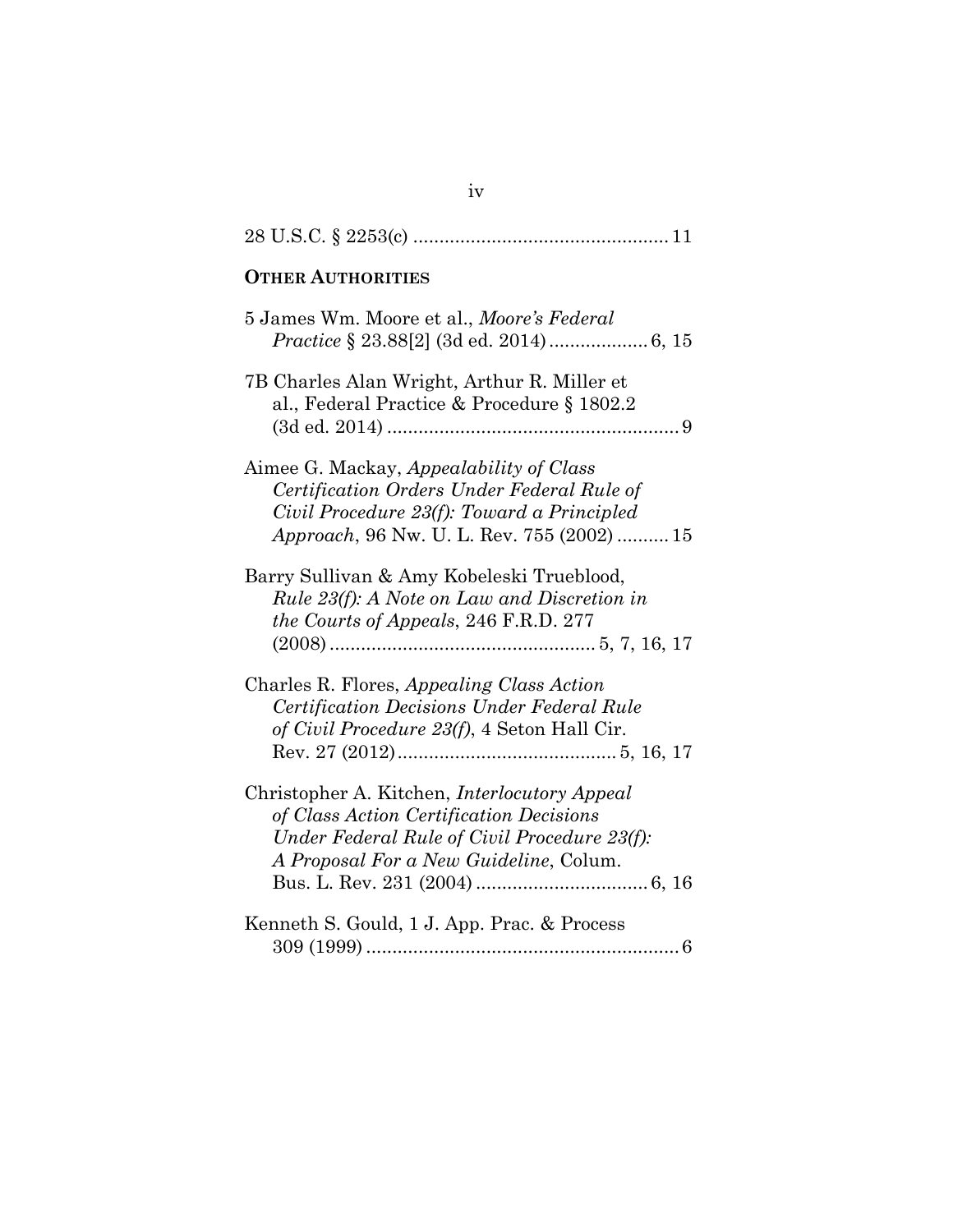| Lori Irish Bauman, Class Certification and<br>Interlocutory Review: Rule 23(f) In the<br>Courts, 9 J. App. Prac. & Process 205                                               |
|------------------------------------------------------------------------------------------------------------------------------------------------------------------------------|
|                                                                                                                                                                              |
| Oral Arg. Tr., Dart Cherokee Basin Operating<br>Co., LLC v. Owens,                                                                                                           |
| Petition for a Writ of Certiorari, Standard Fire<br><i>Ins.</i> Co. v. <i>Knowles</i> ,<br>No. 11-1450 (U.S. May 30, 2012) 10                                                |
| Scott E. Gant, The Law of Unintended<br>Consequences: Supreme Court Jurisdiction<br>Over Interlocutory Class Certification<br><i>Rulings</i> , 6 J. App. Prac. & Process 249 |
| Stephen M. Shapiro et al., Supreme Court                                                                                                                                     |
| <b>RULES</b>                                                                                                                                                                 |
|                                                                                                                                                                              |
|                                                                                                                                                                              |
|                                                                                                                                                                              |
|                                                                                                                                                                              |
|                                                                                                                                                                              |
| Fed. R. Civ. P. 23(f) advisory committee note                                                                                                                                |

v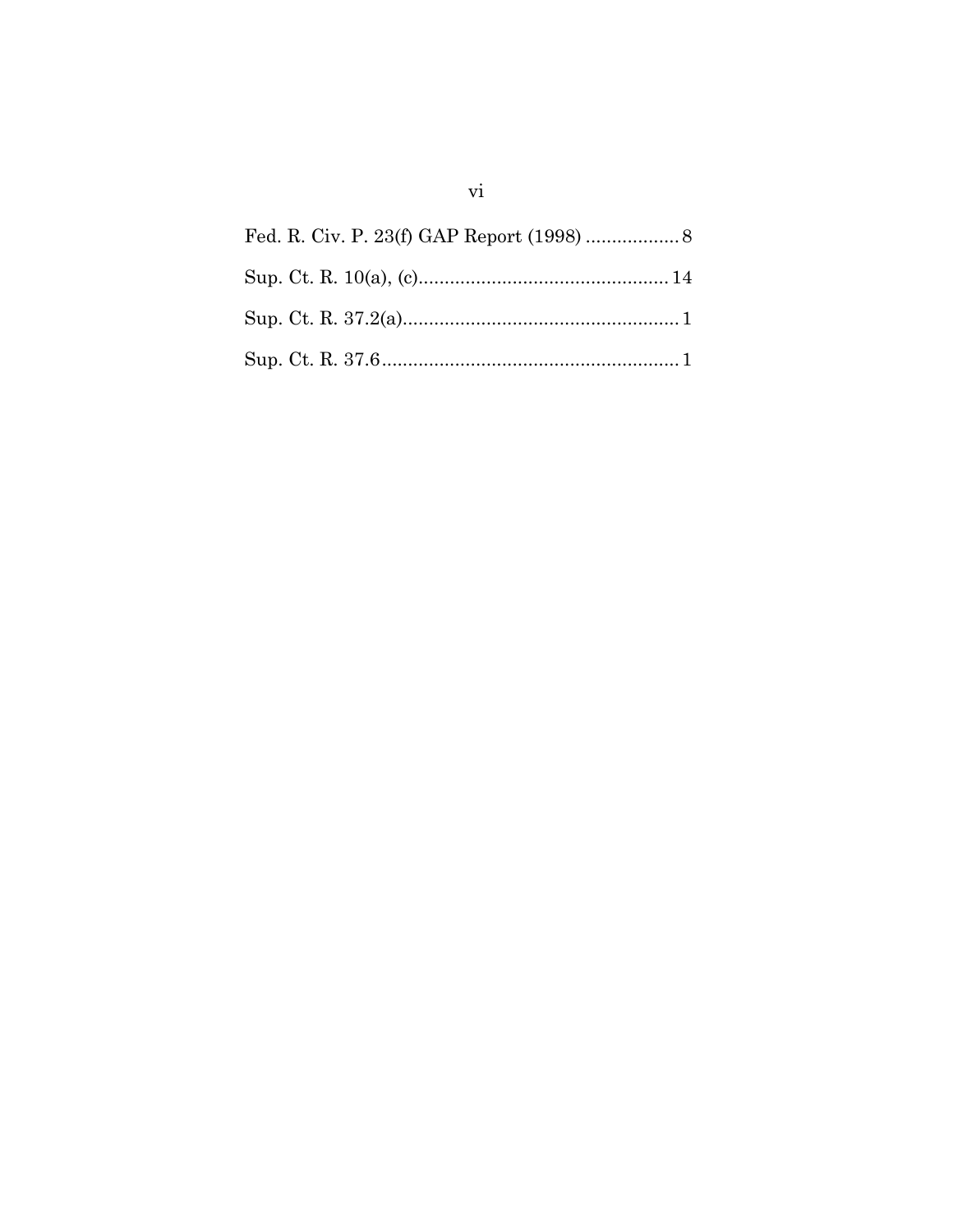#### <span id="page-7-0"></span>**INTEREST OF THE** *AMICUS CURIAE*[1](#page-7-1)

*Amicus curiae* DRI—The Voice of the Defense Bar is an international organization composed of more than 23,000 attorneys involved in the defense of civil litigation. DRI is committed to enhancing the skills, effectiveness, and professionalism of civil litigation defense attorneys, addressing substantive, procedural, and policy issues that are germane to the defense of civil litigation, and improving the civil justice system by making it more fair, consistent, and uniform.

To help achieve these objectives, DRI participates as *amicus curiae* in carefully selected appeals involving issues that are important to civil litigation defense attorneys, their clients, and the civil justice system. Class-action litigation is one such major category of cases. DRI frequently participates as *amicus curiae* in Supreme Court appeals that present significant issues relating to class-action litigation under Federal Rule of Civil Procedure 23.

This is exactly that type of case. It presents—in an extraordinarily dramatic way—two fundamental

<span id="page-7-1"></span><sup>1</sup> In accordance with Supreme Court Rule 37.6, *amicus curiae* DRI—The Voice of the Defense Bar certifies that no counsel for a party authored this brief in whole or part, and that no party or counsel other than DRI, its members, and its counsel, made a monetary contribution intended to fund preparation or submission of this brief. The parties received advance notice of this brief as required by Sup. Ct. R. 37.2(a). Letters of consent from Petitioners' and Respondents' counsel have been lodged with the Clerk's office.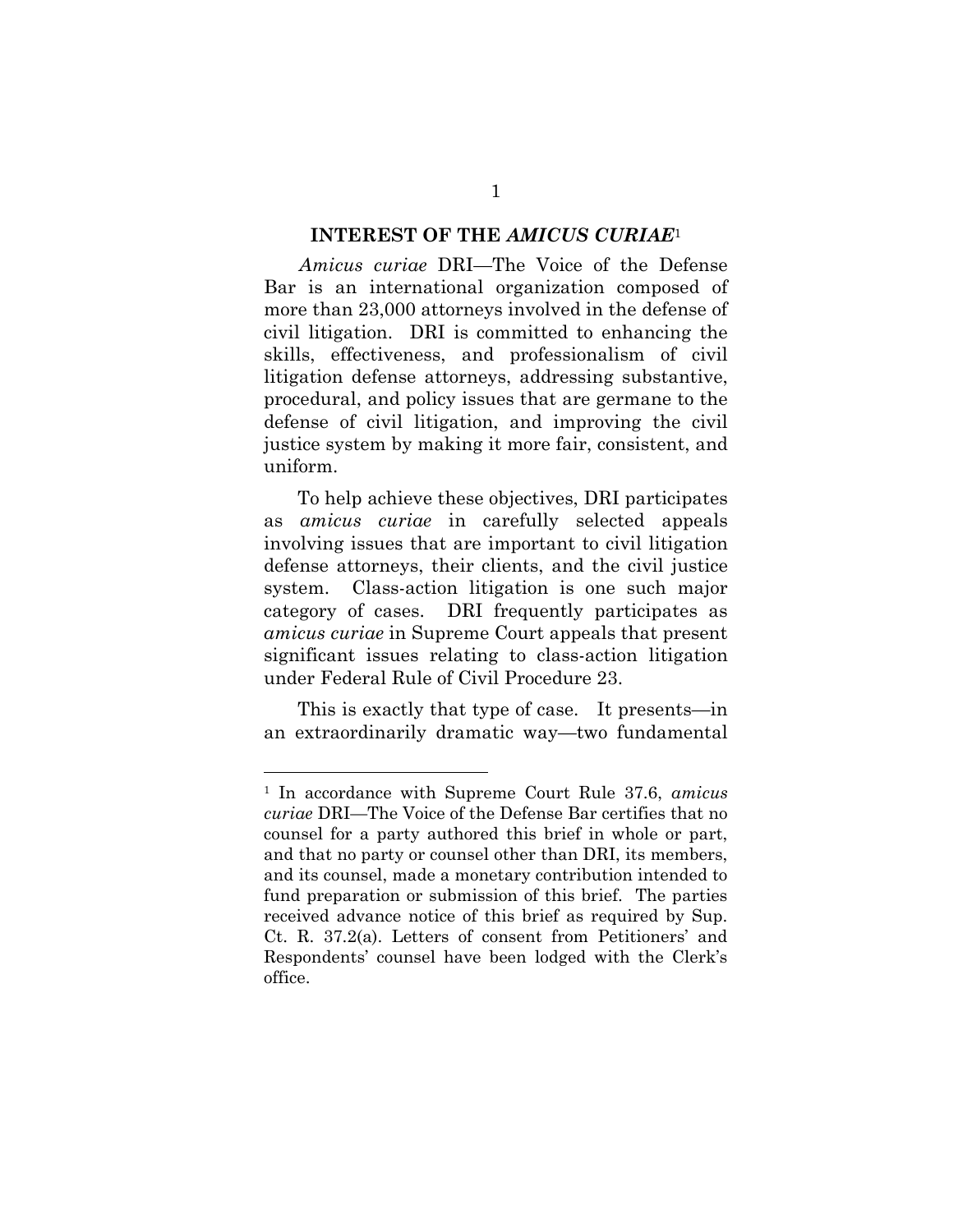questions that continue to divide the lower courts in connection with certification of classes under Rule 23. As discussed in the petition for a writ of certiorari, those questions are whether Article III standing requirements apply to all members of a certified class, and whether the predominance of individualized damages issues can preclude class certification.

This case also presents the Court with an ideal and timely opportunity to confirm that its certiorari jurisdiction encompasses review of class-certification decisions even where a circuit court of appeals has denied Rule 23(f) interlocutory review. The granting of certiorari is especially warranted where, as here, a court of appeals has not merely denied a Rule 23(f) petition, but instead, has rendered a substantive decision explicitly embracing the merits of a district court class-certification determination that implicates far-reaching and unsettled issues.

DRI is submitting this brief because class-action defendants' ability to obtain this Court's pretrial review of significant class-certification issues is essential for maintaining fairness in class-action litigation. Certification of a class is almost always the most decisive event in class-action litigation. Without the availability of pretrial appellate review—including, when necessary, Supreme Court review—of class-certification decisions that raise significant, case-dispositive legal issues, class-action defendants face enormous litigation costs, delays, and risks. As a result, they are under intense pressure to settle putative class actions that never should have been filed.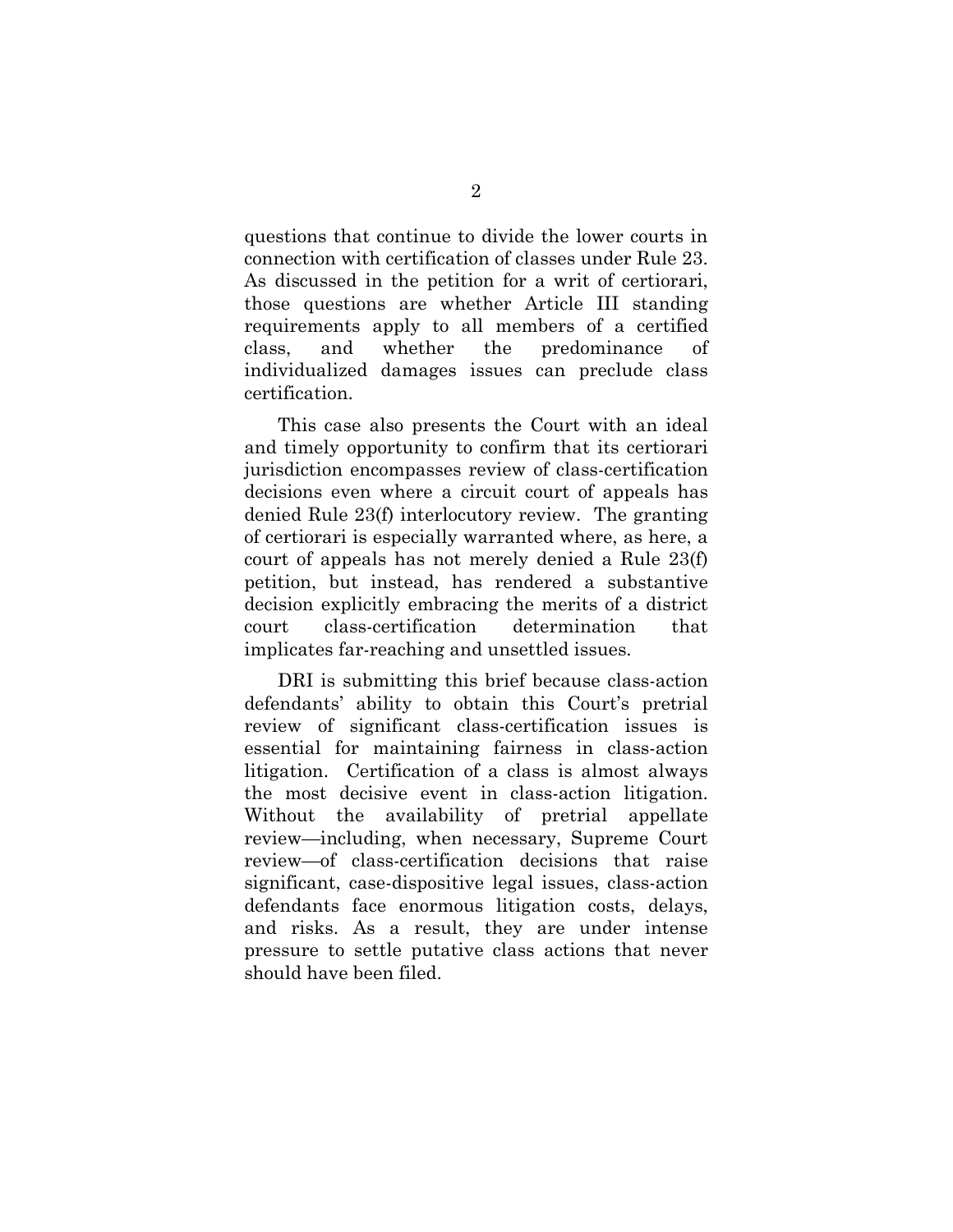This brief discusses why there is no jurisdictional impediment to the granting of certiorari to review a class-certification decision prior to trial *even if* a court of appeals has denied a Rule 23(f) petition particularly where, as here, the court of appeals has provided a robust decision discussing its meritsbased reasons for denying review. The brief urges the Court not only to grant certiorari here, but also to provide guidance to the courts of appeals concerning their consideration and disposition of Rule 23(f) petitions so that fairness and balance can be maintained in the civil justice system and classaction litigation.

#### <span id="page-9-0"></span>**SUMMARY OF ARGUMENT**

No aspect of federal class-action litigation is more consequential to both plaintiffs and defendants than a certification determination under Federal Rule of Civil Procedure 23(c). Such an order may ring the "death knell" of the litigation either for the plaintiffs, who may not be able to afford to proceed if classaction status is denied, or for the defendants, who may feel compelled to settle for enormous sums prior to trial if certification is granted. Recognizing the tremendous importance of class-certification decisions, this Court exercised its rule-making authority in 1998 to adopt Federal Rule of Civil Procedure 23(f). That rule authorizes a court of appeals to permit a timely "appeal from an order granting or denying class-action certification." Fed. R. Civ. P. 23(f).

This Court's expansive certiorari jurisdiction, 28 U.S.C. § 1254(1), encompasses cases where, as here, a court of appeals has denied a Rule 23(f) petition for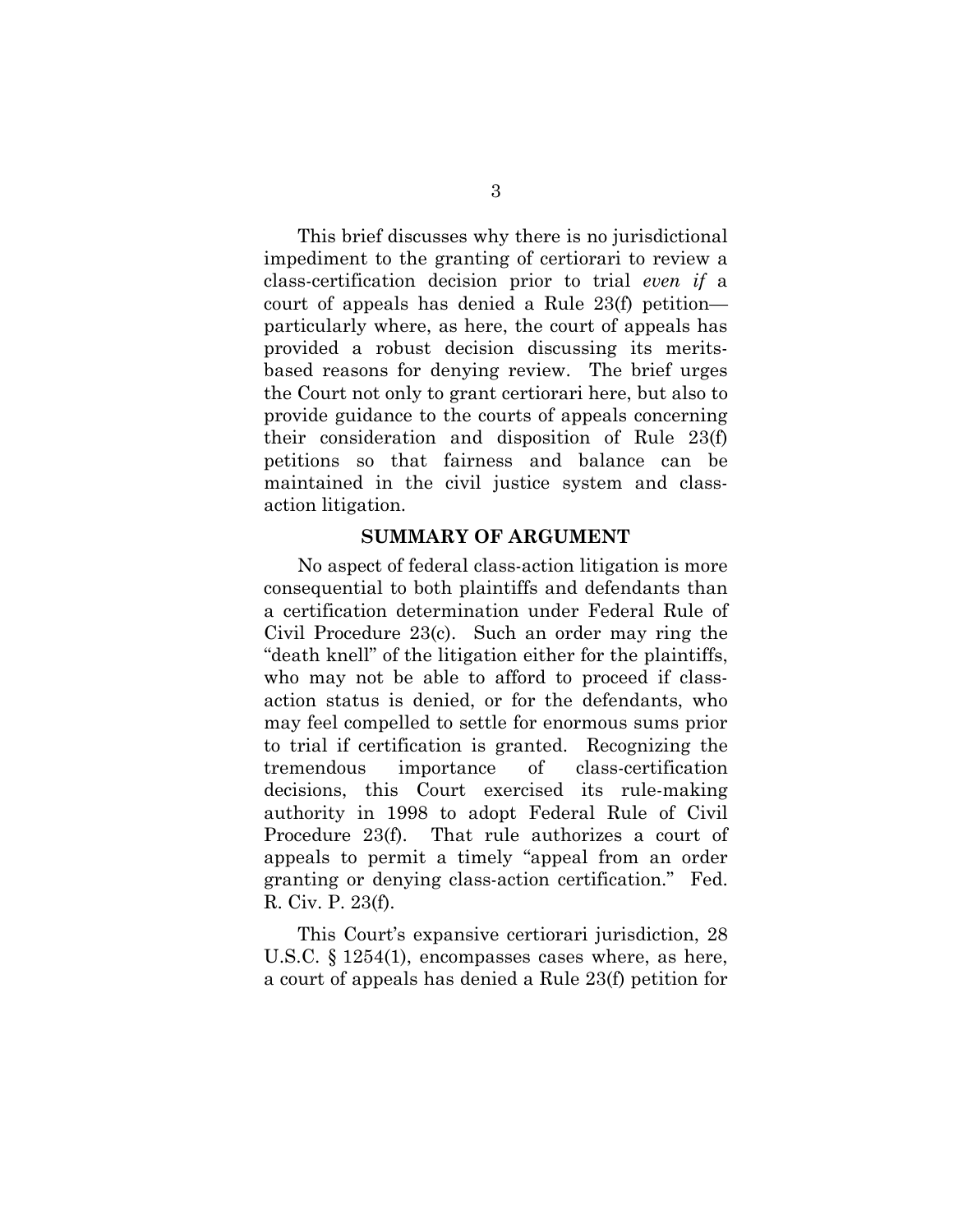interlocutory review of a class-action certification order. The need for the Court to exercise its supervisory jurisdiction is especially evident here: A three-judge court of appeals panel not only denied a Rule 23(f) petition seeking review of an unwieldy class-certification decision that implicates crucial, unsettled issues relating to putative class members' standing and damages, but also issued a substantive decision that essentially affirms the district court's class-action determination. Interpreting § 1254(1) in a way that would deprive class-action defendants of the opportunity to seek this Court's pretrial review under these compelling circumstances would defeat the very objectives that this Court sought to achieve by promulgating Rule 23(f). It would enable courts of appeals to insulate their own substantive decisions on class-certification orders from Supreme Court review simply by housing those decisions in an order denying Rule 23(f) review.

The Court should grant certiorari in this appeal, and also provide guidance to the courts of appeals regarding nationally uniform criteria for consideration and disposition of Rule 23(f) petitions. Such guidance should include this Court's strong encouragement that courts of appeals present their substantive reasons—as the Sixth Circuit did here when denying (or granting) a Rule 23(f) petition.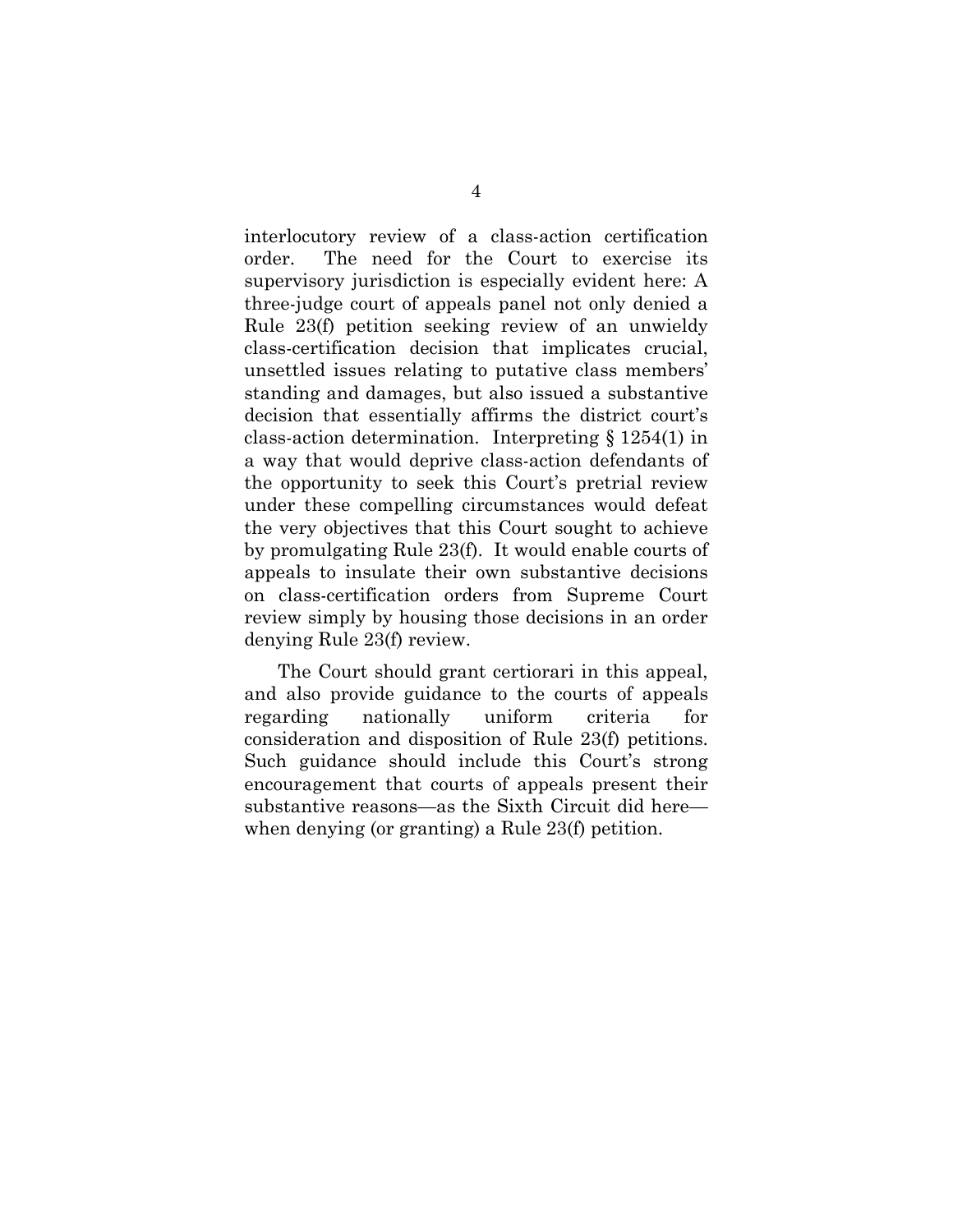#### <span id="page-11-0"></span>**ARGUMENT**

<span id="page-11-1"></span>**I. This Court Can and Should Grant Certiorari To Review Class-Certification Decisions That Present Important, Unsettled Questions of Law, Including Where a Court of Appeals Has Denied Rule 23(f) Review**

If the Sixth Circuit had granted Petitioners' request for permission to appeal and then issued a decision containing exactly the same no-abuse-ofdiscretion analysis that is presented in its order denying Rule 23(f) review, this Court indisputably would have certiorari jurisdiction under 28 U.S.C. § 1254(1) to review that decision and the district court's underlying class-certification ruling. There is no reason why this Court lacks jurisdiction to review the Sixth Circuit's decision, or should refrain from doing so, merely because the court of appeals chose to provide its analysis in the form of a denial order.

## <span id="page-11-2"></span>**A. Rule 23(f) Is Intended To Foster Pretrial Review of Class-Certification Decisions That Turn On Unsettled Questions of Law**

<span id="page-11-4"></span><span id="page-11-3"></span>Rule 23(f) was adopted because "[t]he determination whether or not to certify an action as a class action has enormous implications for all the participants—the named parties, the absent class members, and the court itself.'" Charles R. Flores, *Appealing Class Action Certification Decisions Under Federal Rule of Civil Procedure 23(f)*, 4 Seton Hall Cir. Rev. 27, 28 (2012) (quoting 7AA Charles Alan Wright, Arthur R. Miller et al., Federal Practice & Procedure § 1785 (3d ed. 2014)); *see also* Barry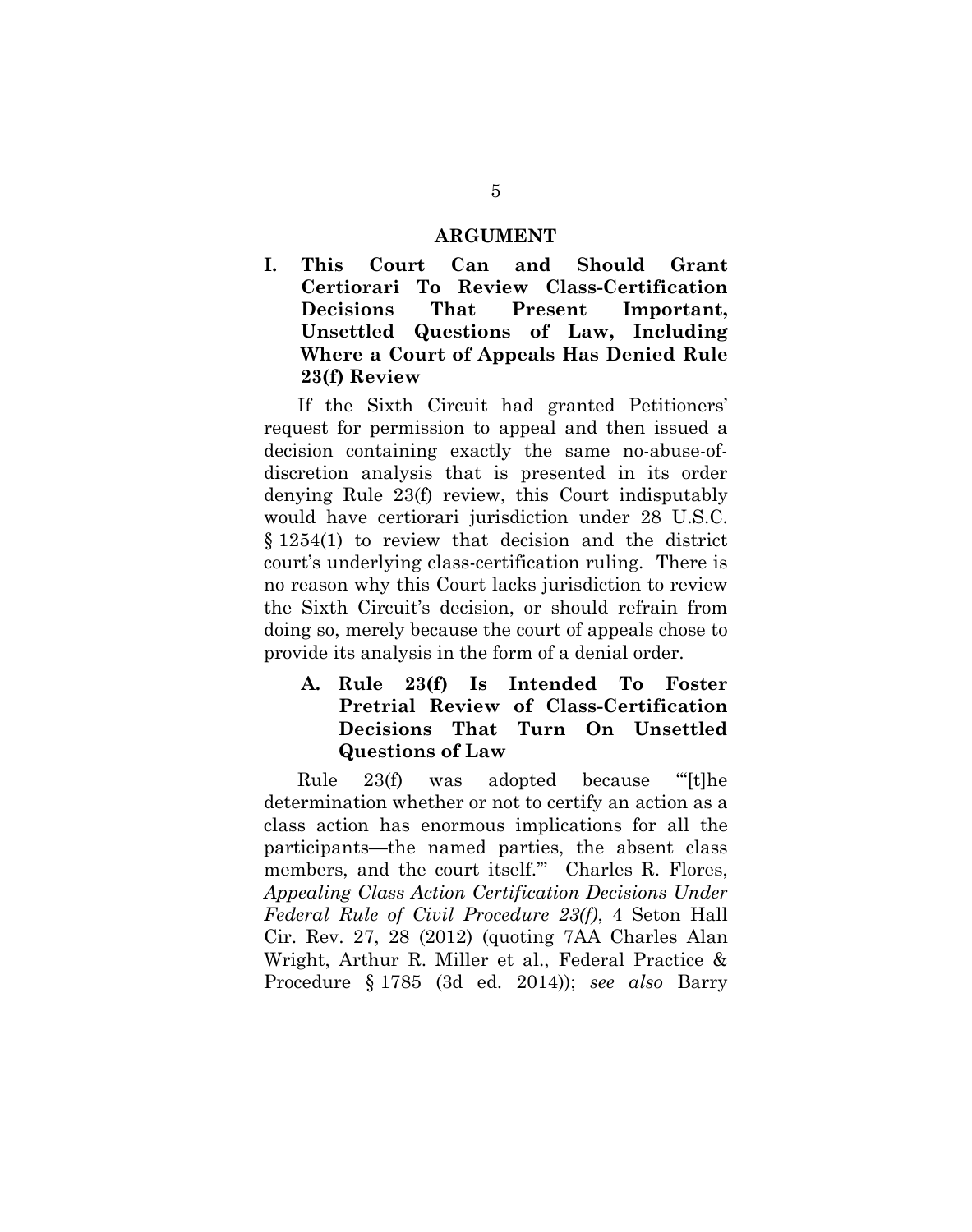Sullivan & Amy Kobeleski Trueblood, *Rule 23(f): A Note on Law and Discretion in the Courts of Appeals*, 246 F.R.D. 277, 278 (2008) ("Arguably, the most critical stage in a class action is the point at which the court decides whether to certify the class."); Christopher A. Kitchen, *Interlocutory Appeal of Class Action Certification Decisions Under Federal Rule of Civil Procedure 23(f): A Proposal For a New Guideline*, Colum. Bus. L. Rev. 231, 232 (2004) ("A court's decision whether to certify a class is often the decisive moment in a class action . . . ."); Kenneth S. Gould, 1 J. App. Prac. & Process 309, 312 (1999) ("The decision is often crucial. . . . [it] can have a life or death impact on the course of class action litigation  $\dots$ .").

<span id="page-12-3"></span><span id="page-12-2"></span><span id="page-12-1"></span><span id="page-12-0"></span>More specifically, a class-certification decision can "sound the death knell of the litigation" for either the plaintiffs or the defendants. *Blair v. Equifax Check Servs., Inc.,* 181 F.3d 832, 834-35 (7th Cir. 1999); *see also* 5 James Wm. Moore et al., *Moore's Federal Practice* § 23.88[2][a] (3d ed. 2014) (if certification is denied, an individual plaintiff's claim may be "too small to justify the costs of litigation"; if certification is granted, the defendants "may be forced to settle"). Often, "the unwieldiness, the delay, and the danger that class treatment would expose the defendant or defendants to settlement-forcing risk are not costs worth incurring." *Parko v. Shell Oil Co.*, 739 F.3d 1083, 1085 (7th Cir. 2014); *see also Amgen Inc. v. Conn. Ret. Plans & Trust Funds*, 133 S. Ct. 1184, 1212 n.9 (2013) (referring to the "*in terrorem* settlement pressures" that classcertification can impose on class-action defendants); *see generally Eubank v. Pella Corp.*, 753 F.3d 718,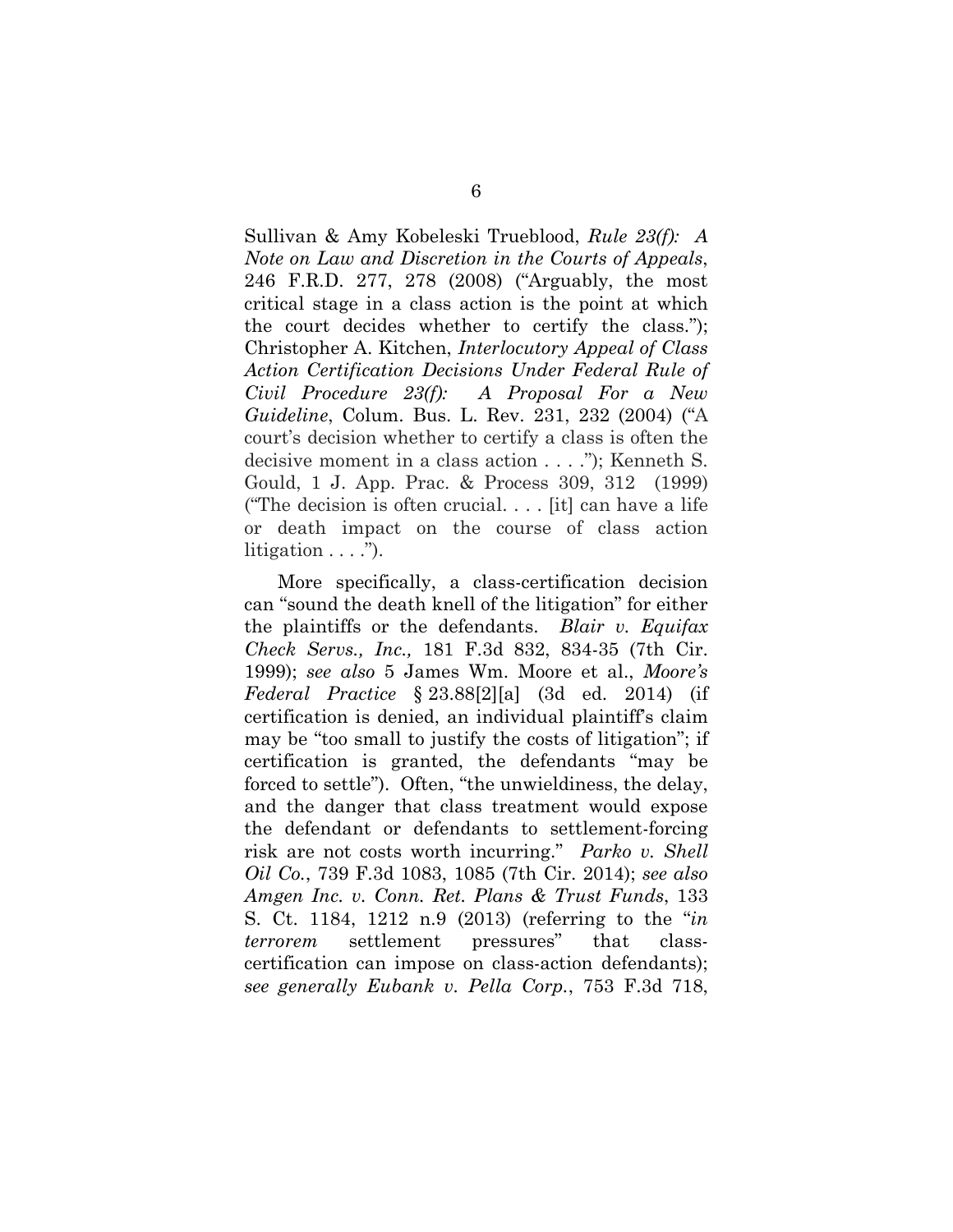720 (7th Cir. 2014) (discussing the reasons why almost all class actions are settled before trial).

<span id="page-13-0"></span>Twenty years prior to adoption of Rule 23(f), this Court held in *Coopers & Lybrand v. Livesay*, 437 U.S. 463 (1978), that a district court ruling on class-action certification was not a "final decision" appealable under 28 U.S.C. § 1291. In 1998, however, the Supreme Court "specifically recognized the critical importance of that decision point," Sullivan & Trueblood, 246 F.R.D. at 278, by exercising its authority under 28 U.S.C. § 1292(e) to promulgate Rule 23(f).

<span id="page-13-1"></span>That Rule, as amended, states as follows:

Appeals. A court of appeals may permit an appeal from an order granting or denying class-action certification under this rule if a petition for permission to appeal is filed with the circuit clerk within 14 days after the order is entered. An appeal does not stay proceedings in the district court unless the district judge or the court of appeals so orders.

Fed. R. Civ. P. 23(f). The Committee Note explains that Rule 23(f) "establish[es] in the court of appeals a discretionary power to grant interlocutory review in cases that show appeal-worthy certification issues." *Id.* advisory committee note (1998). Indeed, Rule 23(f) was intended to effect such an "expansion of . . . opportunities to appeal" that a "court of appeals is given unfettered discretion whether to permit the appeal, akin to the discretion exercised by the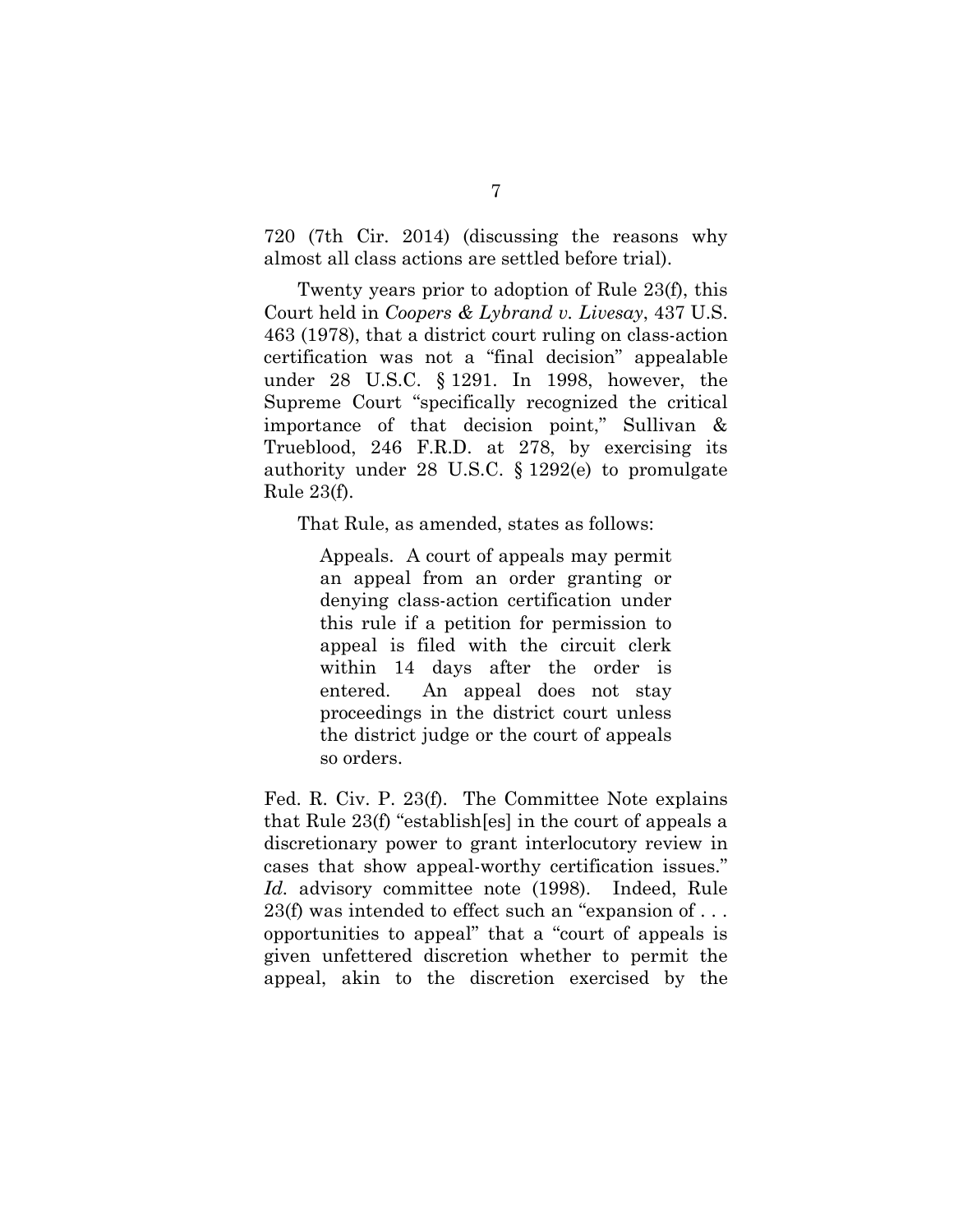Supreme Court in acting on a petition for certiorari." *Ibid.* The Committee Note specifically recognizes that the availability of immediate appellate review of class-certification decisions is desirable because if certification is denied, a plaintiff otherwise would have to proceed "to final judgment on the merits of an individual claim that, standing alone, is far smaller than the costs of litigation," and if certification is granted, a defendant otherwise would be forced "to settle rather than incur the costs of defending a class action and run the risk of potential ruinous liability." *Ibid.*

Under Rule 23(f) "[p]ermission to appeal may be granted or denied on the basis of any consideration that the court of appeals finds persuasive," and "is *most likely to be granted* when the certification decision turns on a novel or *unsettled question of law*, or when, as a practical matter, the decision on certification is likely dispositive of the litigation." *Ibid.* (emphasis added). Although adoption of Rule 23(f) was not intended to encourage interlocutory appeals of "routine issues," *ibid.*, neither the text of the Rule nor the Committee Note accompanying it suggest that interlocutory review of classcertification decisions was intended to be infrequent. In fact, changes were made when the Committee Note was published to *delete* "[s]uggestions that the new procedure is a 'modest' expansion of appeal opportunities, to be applied with 'restraint.'" Fed. R. Civ. P. 23(f) GAP Report (1998).

Instead, where, as here, a district court certification decision turns on fundamental, farreaching, unsettled questions of law, those questions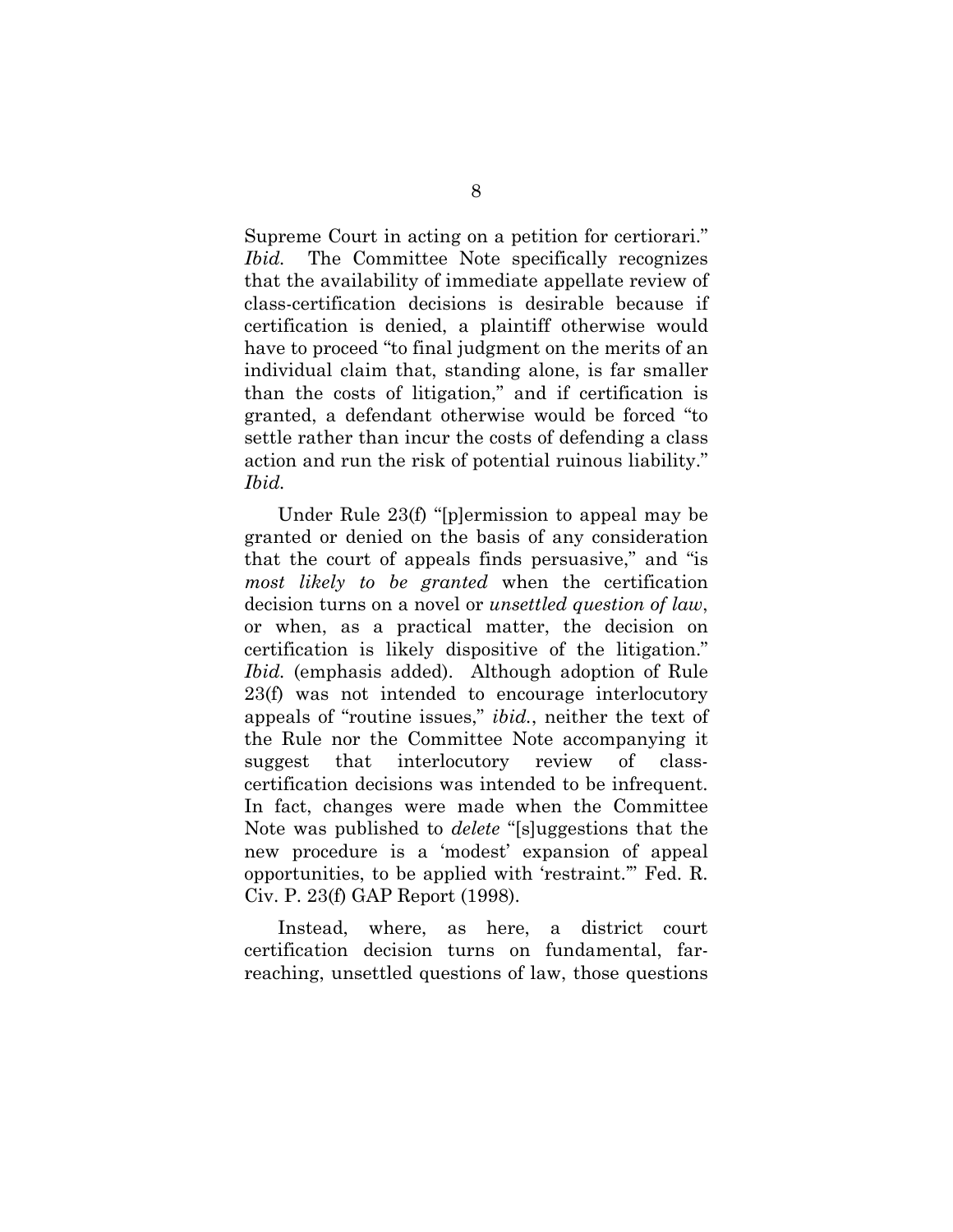<span id="page-15-4"></span><span id="page-15-3"></span>are appeal-worthy for purposes of Rule 23(f) interlocutory review. *See Blair,* 181 F.3d at 835 ("[T]he more fundamental the question and the greater the likelihood that it will escape effective disposition at the end of the case, the more appropriate is an appeal under Rule 23(f)."); *see also Waste Mgmt. Holdings, Inc. v. Mowbray*, 208 F.3d 288, 294 (1st Cir. 2000) (same); 7B Charles Alan Wright, Arthur R. Miller et al., Federal Practice & Procedure § 1802.2 (3d ed. 2014) (same). The classcertification issues presented here implicate constitutional concerns and are basic to virtually every putative class action.

<span id="page-15-2"></span><span id="page-15-1"></span>This Court has not hesitated to review and reverse far-reaching class-certification decisions that fail to comply with the standards of Rule 23. *See Comcast Corp. v. Behrend*, 133 S. Ct. 1426 (2013); *Wal-Mart Stores, Inc. v. Dukes*, 131 S. Ct. 2541 (2011). There is no reason why the Court cannot or should not exercise the same supervisory jurisdiction when a court of appeals declines to upend such an improper class-certification determination.

## <span id="page-15-0"></span>**B. This Court's Certiorari Jurisdiction Encompasses Denials of Rule 23(f) Petitions**

The Supreme Court has repeatedly reaffirmed that its certiorari jurisdiction under 28 U.S.C. § 1254(1) is expansive, encompassing any "[c]ases in the courts of appeals." *Id.* § 1254. This includes cases where, as here, a court of appeals, following consideration, has denied a timely petition for discretionary interlocutory review under Rule 23(f).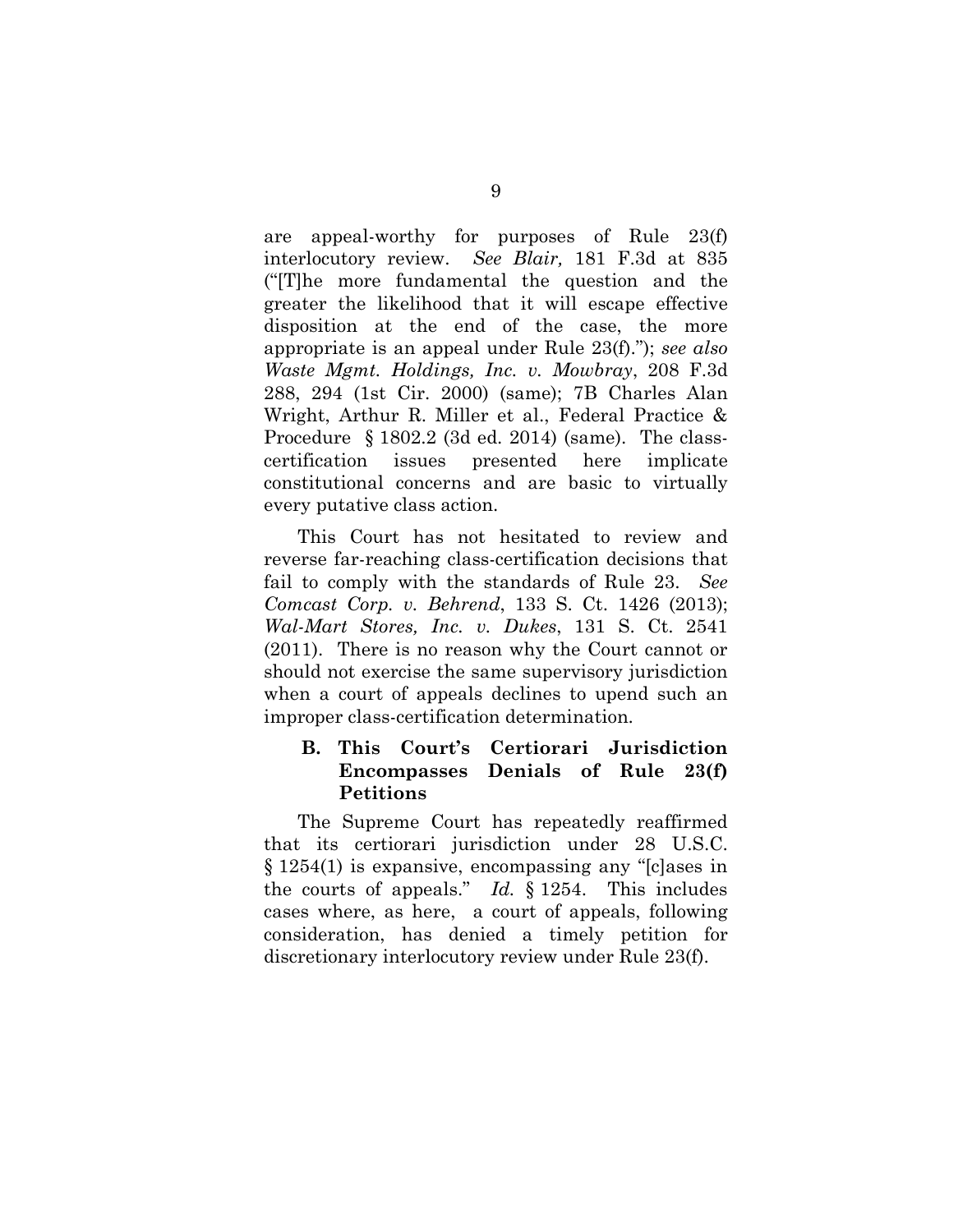<span id="page-16-2"></span><span id="page-16-1"></span>For example, in *Standard Fire Insurance Co. v. Knowles*, 133 S. Ct. 1345 (2013), the Court granted certiorari to review a district court decision to remand a proposed class action that had been removed from state court under the Class Action Fairness Act, 28 U.S.C. § 1453(b). Certiorari was granted even though the Eighth Circuit had denied the defendant's petition for permission to appeal the remand order under  $\S 1453(c)(1)$ . In denying review, the court of appeals—unlike the Sixth Circuit here issued a one-liner, merely stating that "[t]he Petition for permission to file an interlocutory appeal has been considered by the court and is denied." Petition for a Writ of Certiorari, *Standard Fire Ins. Co. v. Knowles*, No. 11-1450 (U.S. May 30, 2012), at Pet. App. 1. The Eighth Circuit's denial of discretionary review did not deprive this Court of certiorari jurisdiction. Instead, in its ensuing unanimous opinion, this Court simply stated that "the Eighth Circuit declined to hear the appeal. . . . The Company petitioned for writ of certiorari. And, in light of divergent views in the lower courts, we granted the writ." *Knowles*, 133 S. Ct. at 1348.

<span id="page-16-3"></span><span id="page-16-0"></span>This Court "has given a broad interpretation of the word 'cases' [in § 1254] so as to include not only a full-blown appeal from a district court decision but also any kind of motion or application made to a court of appeals that results in an order bearing the inprimatur of the court of appeals or a judge thereof." Stephen M. Shapiro et al., *Supreme Court Practice* 80 (10th ed. 2013). *See, e.g.*, *Dart Cherokee Basin Operating Co. v. Owens*, No. 13-719, slip op. at 8 (U.S. Dec. 15, 2014) ("The case was 'in' the Court of Appeals because of Dart's leave-to-appeal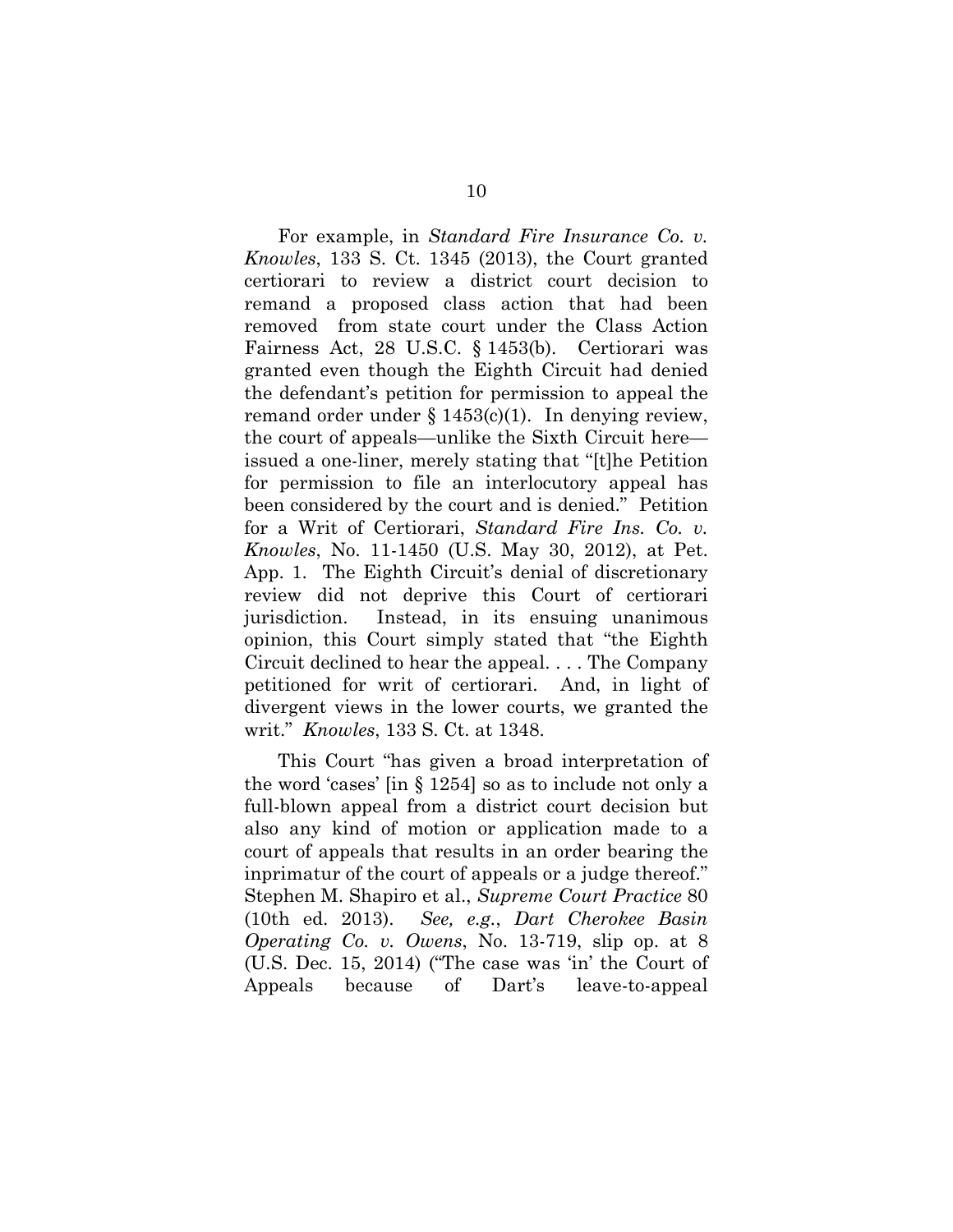<span id="page-17-1"></span><span id="page-17-0"></span>application, and we have jurisdiction to review what the Court of Appeals did with that application.") (citing *Hohn v. United States*, 524 U.S. 236 (1998)). In *Hohn* the Court held that it had certiorari jurisdiction in a habeas case despite the Eighth Circuit's denial of a petition for certificate of appealability under 28 U.S.C. § 2253(c). Explaining that its certiorari jurisdiction covers all "'[c]ases in' the courts of appeals," the Court indicated that "[t]here can be little doubt that Hohn's application for a certificate of appealability constitutes a case under § 1254(1)." *Id.* at 241; *see also United States v. Nixon*, 418 U.S. 683, 690-92 (1974) (interlocutory appeal involving Presidential immunity was "in" the court of appeals for  $\S 1254(1)$  purposes even though the court dismissed the appeal for lack of collateral order jurisdiction); *cf. Forsyth v. Hammond*, 166 U.S. 506, 513 (1897) (certiorari is "not affected by the condition of the case as it exists in the court of appeals [and] may be exercised before or after any decision by that court, and irrespective of any ruling or determination therein").

<span id="page-17-2"></span>Although there is no Supreme Court case directly on point, this Court's "precedents and practices . . . suggest that the Court does have certiorari jurisdiction to evaluate a district court class certification ruling once a Rule 23(f) petition has been filed with the court of appeals, regardless of whether that court denies the request or fails to act on it." Scott E. Gant, *The Law of Unintended Consequences: Supreme Court Jurisdiction Over Interlocutory Class Certification Rulings*, 6 J. App. Prac. & Process 249, 264-65 (2004). At the least, this appeal affords the Court a square opportunity to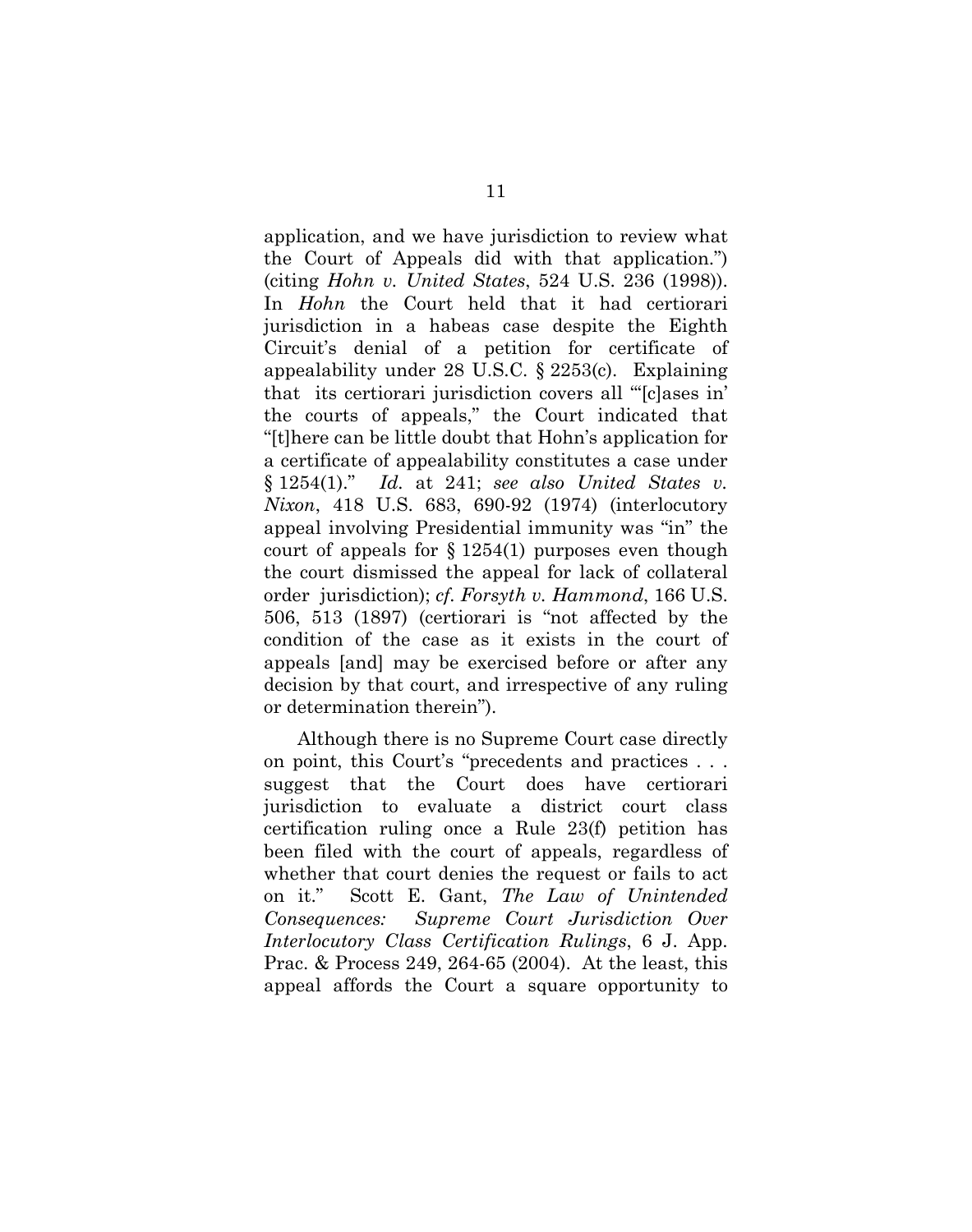address the subject of its own jurisdiction to review a Rule 23 class-certification ruling where a court of appeals has issued a substantive opinion purporting to decline interlocutory review.

### <span id="page-18-0"></span>**C. The Sixth Circuit's Decision Provides Ample Basis For Supreme Court Review**

<span id="page-18-1"></span>By any measure, this is a case that was "in the court[] of appeals" for purposes of 28 U.S.C. § 1254(1). Petitioners filed, in the Sixth Circuit, a timely Petition For Permission To Appeal From Class Certification Order. A supplemental petition and opposition briefs also were filed. Almost five months later, a three-judge Sixth Circuit panel issued an 11 page Order primarily addressing "the merits of the issues raised in the petition." Pet. App. 9a. Noting that the "district court issued an extremely thorough 128-page decision certifying the classes," the court of appeals found that the district court's classcertification order "is not . . . questionable." *Id.* at 10a. In so doing, the court "conclude[d] that neither the general challenges nor the specific challenges" mounted by the Petitioners against the district court's class-certification order "are appropriate for appellate review at this time." *Id.* at 5a. The court of appeals discussed in detail why, in its view, the district court "in defining the classes here, . . . did not abuse its discretion," *ibid.*, including in connection with Article III standing requirements, and with measurement of damages in accordance with *Comcast Corp.*, 133 S. Ct. 1426. *See* Pet. App*.* at 5a-8a.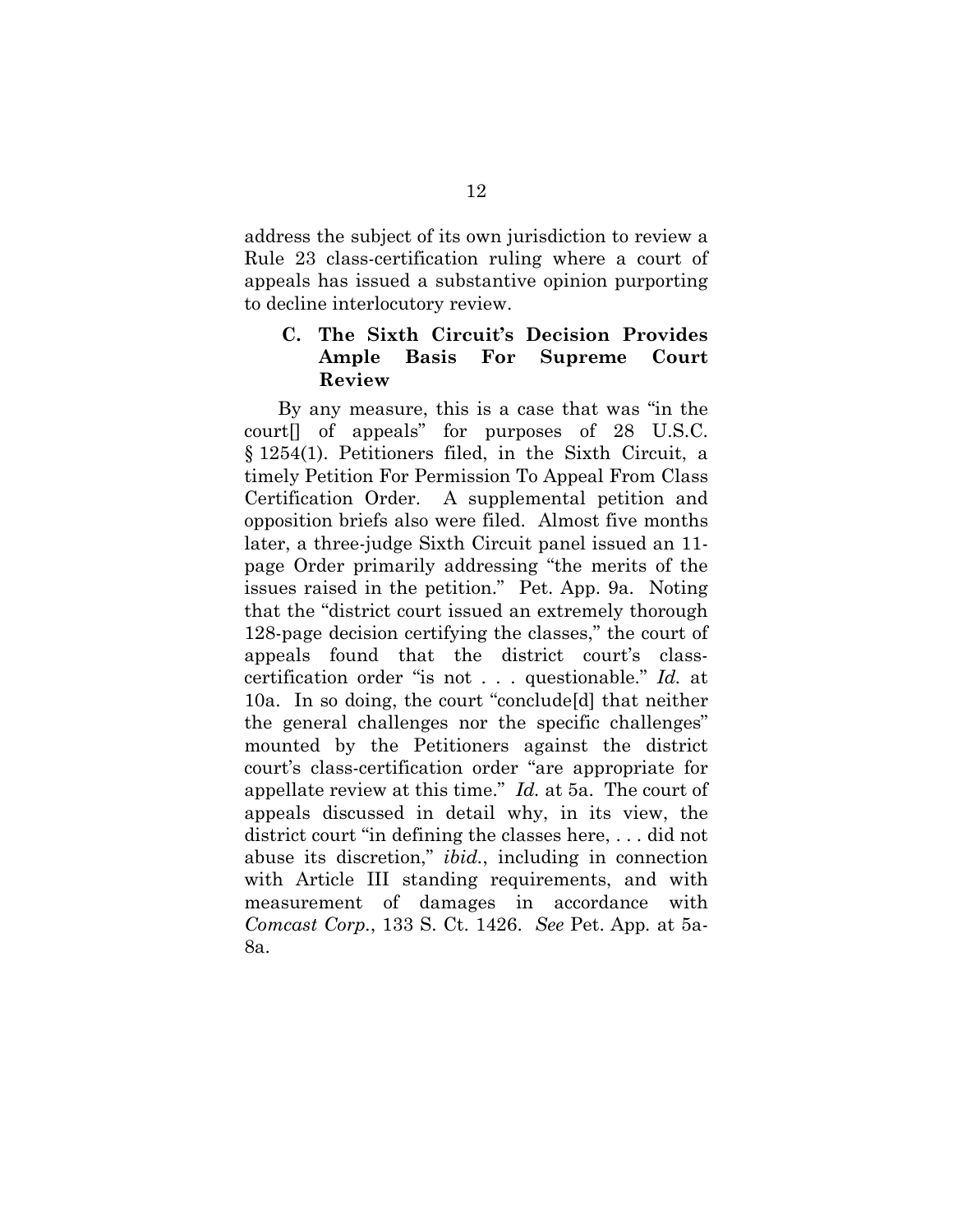Importantly, none of the jurisdictional concerns expressed by the dissenting Justices in *Dart Cherokee Basin Operating* Co*. v. Owens*—or at the October 7, 2014 oral argument in that case—are present here. In *Dart Cherokee*, the Tenth Circuit had denied, *"[w]ithout stating its reasons*," a petition under 28 U.S.C. § 1453(c)(1) for review of a district court order remanding a class action to state court. *See* slip op. at 1 (Scalia, J., dissenting) (emphasis added); *see also* Oral Arg. Tr. at 5:13-14 (Justice Kagan noting that the Tenth Circuit did not indicate "why they acted the way they acted."). But that is not the case here, where the Sixth Circuit explained in its detailed denial decision exactly why it "did what it did," *id.* at 6:15 (Chief Justice Roberts). Here, there is no need for speculation or debate as to whether the Sixth Circuit denied interlocutory review "based on . . . the reasoning of the district court," *id.* at 7:11-13 (Justice Alito). The Sixth Circuit's denial order addressed "the merits of the issues" raised by the district court's class-certification ruling. Pet. App. at 9a. Based on the Sixth Circuit's own substantive analysis of those issues, the court's denial order finds that the district court's ruling is "not . . . questionable," and explicitly and repeatedly concludes that the district court "did not abuse its discretion." *Id.* at 5a, 6a, 7a, 10a; *see also id.* at 8a, 9a.

There is no way, therefore, that the Sixth Circuit's merits-based decision, or the classcertification ruling that it essentially affirmed, are somehow insulated from Supreme Court review. Indeed, the need for this Court's immediate, supervisory review is underscored by the fact that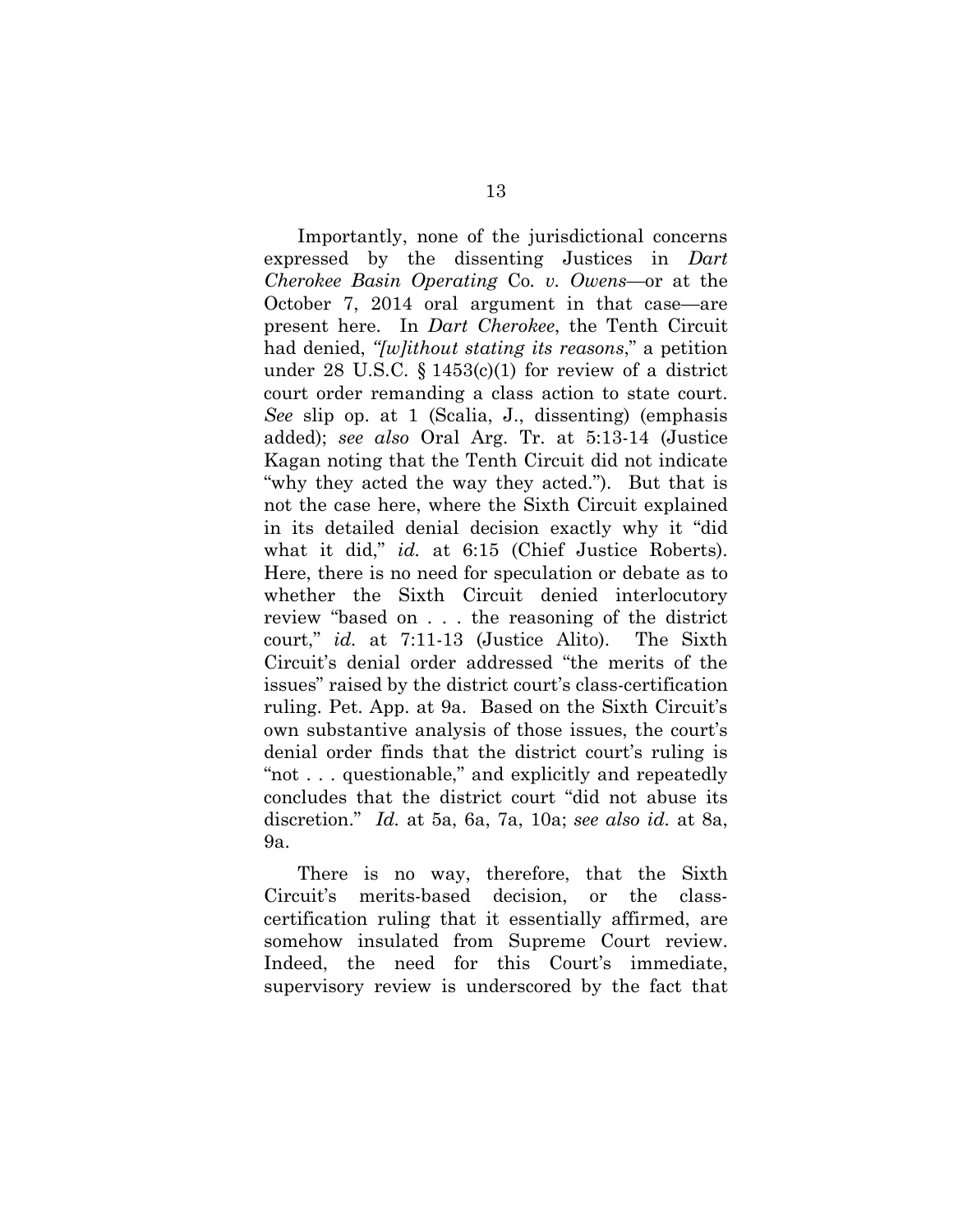the court of appeals took a procedural short-cut: Rather than providing the full airing that *granting* the Rule 23(f) petition would have afforded the parties and the court of appeals, the court chose to use the vehicle of a Rule 23(f) *denial* order to issue a substantive ruling on the merits of the district court's decision to certify what apparently is the largest certified class action in Rule 23 history. Petitioners were deprived of the opportunity to fully brief the fundamental, still-unresolved class-certification issues presented by the district court's momentous class-certification order. Instead, they had only the 14 days provided by Rule 23(f) to cram their arguments into the 20-page petition for permission to appeal allowed by Federal Rule of Appellate Procedure 5(a).[2](#page-20-1) Petitioners were not even permitted to file a reply brief, *see* Pet. App. 3a, and there was no oral argument on the petition. Those highly abridged appellate proceedings, which left intact the district court's unprecedented decision to certify this supersized class action, are a compelling reason why the Court should exercise its supervisory jurisdiction in this case. *See* Sup. Ct. R. 10(a), (c).

<span id="page-20-1"></span><span id="page-20-0"></span><sup>2</sup> Prior to 2009, Rule 23(f) stated that the time for filing a petition for permission to appeal was 10 days. The change to 14 days (including weekend days and legal holidays) was not actually an enlargement of time; it was made to conform to a change in Federal Rule of Civil Procedure  $6(a)(1)$  regarding the method for computing time-periods stated in days.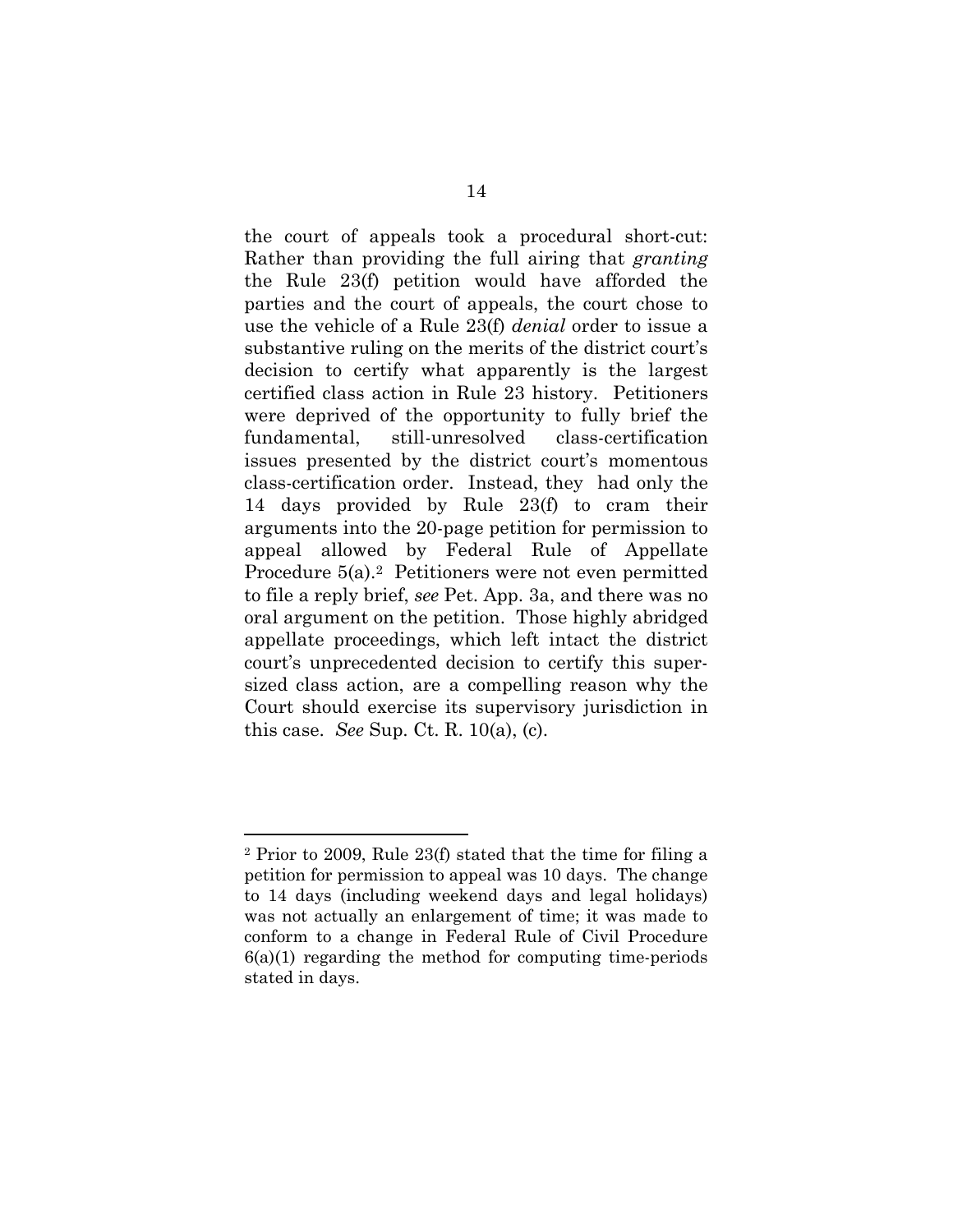## <span id="page-21-0"></span>**II. This Court Should Provide Guidance To the Courts of Appeals Regarding Review and Disposition of Rule 23(f) Petitions**

<span id="page-21-1"></span>The "unfettered discretion" that Rule 23(f) vests in courts of appeals has resulted in less-than-uniform criteria for granting or denying petitions for interlocutory review of district court classcertification rulings. *See* 5 *Moore's Federal Practice* § 23.88[2][c] (collecting cases). Although the circuits have identified several common considerations based on the Committee Note accompanying Rule 23(f), differing criteria among the circuits began to develop soon after the Rule was adopted. *See, e.g.*, *In re Lorazepam & Clorazepate Antitrust Litig.*, 289 F.3d 98, 104 (D.C. Cir. 2002) (discussing "[t]he differences among the circuits" and the D.C. Circuit's own Rule 23(f) criteria). The circuits' differing criteria for granting Rule 23(f) review range from district court class-certification decisions that are "questionable" in death-knell situations, to decisions that are "erroneous," to decisions that are "manifestly erroneous," to decisions that raise "an unsettled and fundamental question of law, regardless whether the district court likely erred." *Id.* at 104, 105; *see also In re Delta Air Lines*, 310 F.3d 953, 957-59 (6th Cir. 2002) (discussing various circuits' case law concerning application of Rule 23(f)); Aimee G. Mackay, *Appealability of Class Certification Orders Under Federal Rule of Civil Procedure 23(f): Toward a Principled Approach*, 96 Nw. U. L. Rev. 755, 793 (2002) ("[A]n ad hoc, non-uniform approach has governed appeals under Rule 23(f).").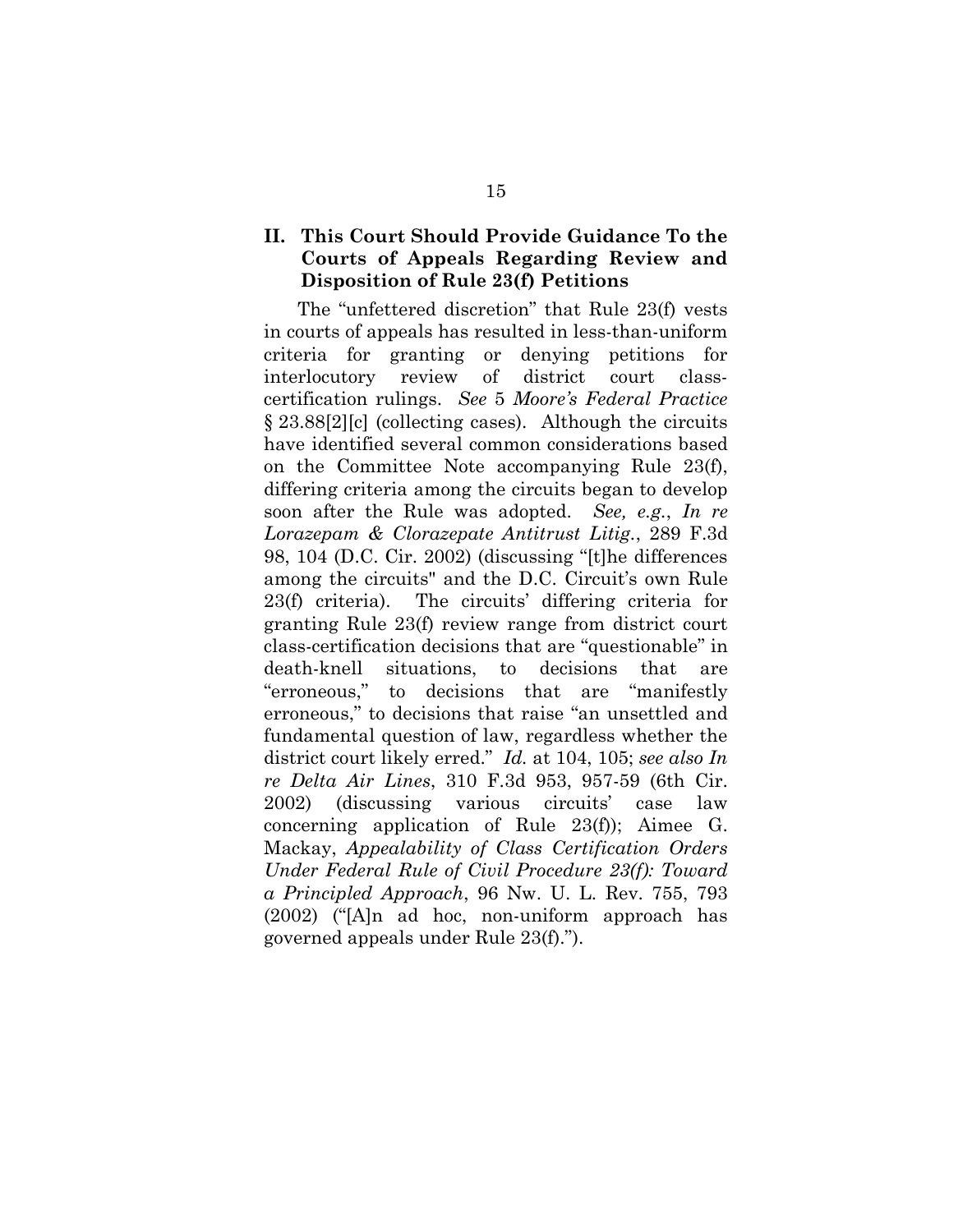<span id="page-22-0"></span>Because this situation has persisted—and has been exacerbated by the numerous Rule 23(f) orders that do not reveal the reasons why a petition has been denied—commentators have called for greater uniformity and clarity regarding how Rule 23(f) should be applied. *See, e.g.*, Lori Irish Bauman, *Class Certification and Interlocutory Review: Rule 23(f) In the Courts*, 9 J. App. Prac. & Process 205, 205-06 (2007) ("Building on vague language in the Advisory Committee Notes, the circuits have developed multi-part tests that are hard to understand, hard to apply, and inconsistent with the limited role of the appellate courts."); Sullivan & Trueblood, 246 F.R.D. at 278 ("[M]any questions surrounding the application of Rule 23(f) remain undecided. What standards, if any, are the courts applying?"); Kitchen, Colum. Bus. L. Rev. at 262 (noting that Rule 23(f) "guidelines vary significantly from one circuit to the next" and calling for uniform, less-restrictive guidelines); Flores, 4 Seton Hall Cir. Rev. at 57 ("Although Rule 23(f) may have been designed to encourage experimentation, the time has come for superior standards to emerge.").

This Court should provide guidance to the courts of appeals so that greater uniformity can be achieved regarding the criteria for deciding whether Rule 23(f) interlocutory review of class-certification decisions should be granted or denied. Along the same lines, to facilitate uniformity, clarity, and this Court's consideration of any certiorari petitions that may follow, the Court should strongly encourage the circuits to do what the Sixth Circuit did here present its reasons for denying (or granting) a Rule 23(f) petition.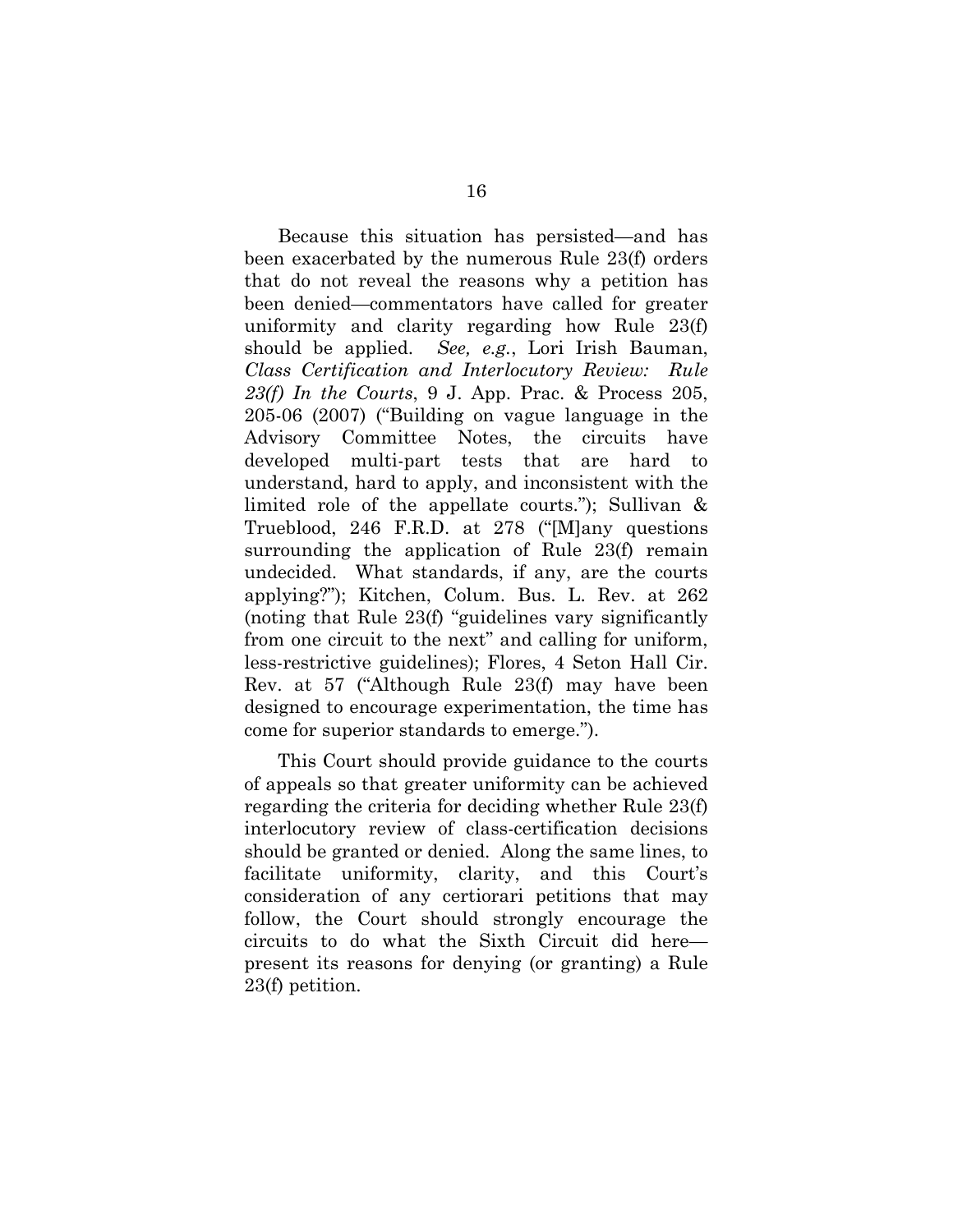<span id="page-23-2"></span><span id="page-23-1"></span><span id="page-23-0"></span>According to a survey of Rule 23(f) petitions filed nationwide between 1998-2006, "only about 10% of filed Rule 23(f) petitions were met with an explanation for why the petition was accepted or rejected by the courts." Sullivan & Trueblood, 246 F.R.D. at 285-86; *see also* Flores, 4 Seton Hall Cir. Rev. at 43, 57 ("By far the most concerning development in Rule 23(f) acceptance jurisprudence is this practice of announcing Rule 23(f) decisions without significant legal or factual analysis. . . . courts should take time to always articulate why a particular appeal is rejected or accepted."). Some published cases simultaneously grant Rule 23(f) review, indicate why review is being granted, and resolve the issues raised by the district court's classcertification order without further briefing. *See, e.g.*, *Parko*, 739 F.3d at 1084; *Pella Corp. v. Saltzman*, 606 F.3d 391, 393 (7th Cir. 2010). But while there are exceptions, *see, e.g., Chapman v. Wagener Equities, Inc.*, 747 F.3d 489 (7th Cir. 2014), circuit courts rarely provide their substantive reasons for denying review, much less in a published opinion. Failing to explain the basis for denying (or granting) a Rule 23(f) petition undermines the Rule's objective of enabling the courts of appeals to "develop standards for granting review that reflect the changing areas of uncertainty in class litigation." Fed. R. Civ. P. 23(f) advisory committee note (1998); *see* Flores, 4 Seton Hall Cir. Rev. at 42-43 ("The development of accepted categories of appeals takes place only in circuits where courts specifically articulate them in decisions."). Those standards, and the manner in which they are applied on a case-by-case basis,